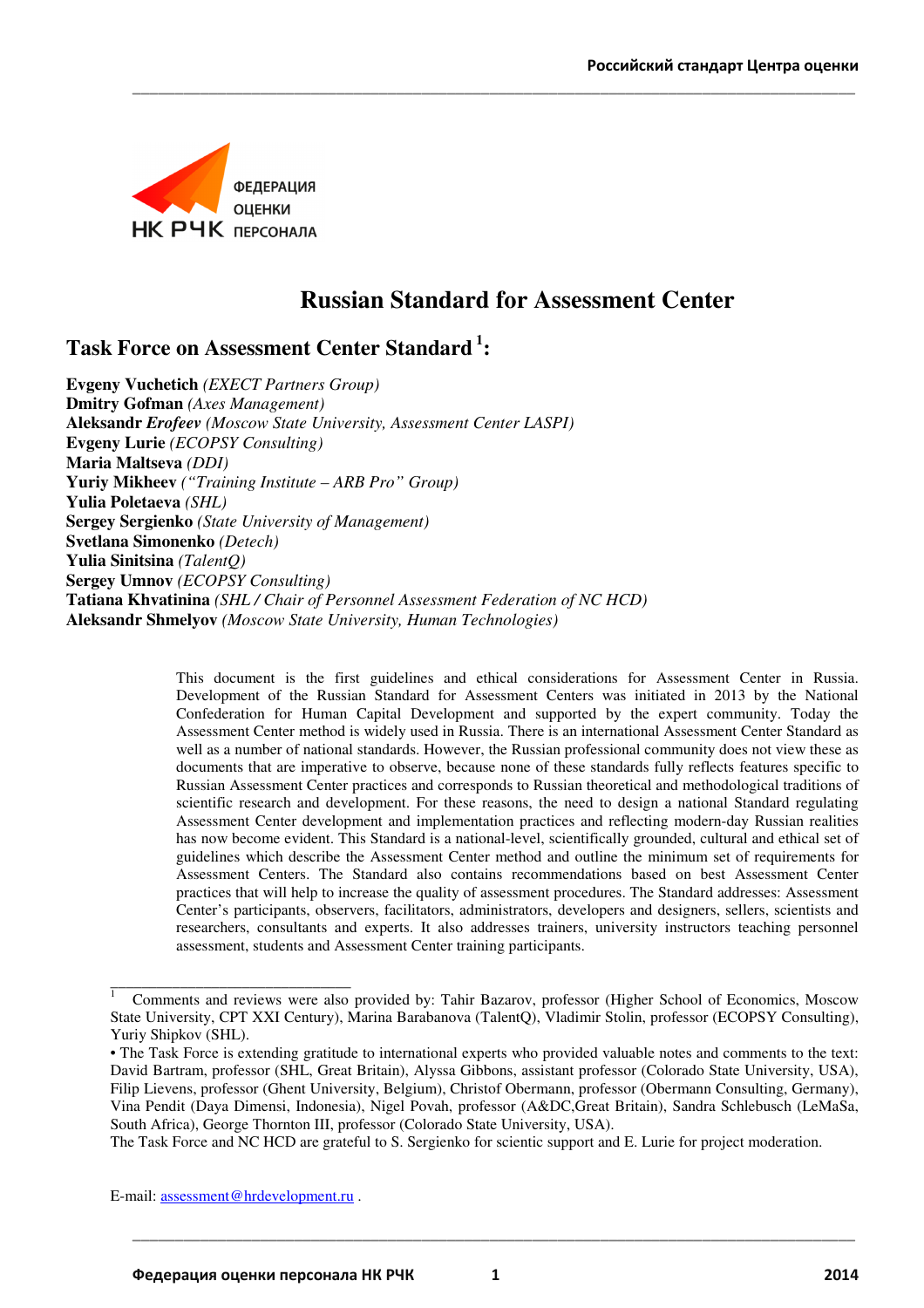## **1. Russian AC Standard overview**

\_\_\_\_\_\_\_\_\_\_\_\_\_\_\_\_\_\_\_\_\_\_\_\_\_\_\_\_\_\_\_\_\_\_\_\_\_\_\_\_\_\_\_\_\_\_\_\_\_\_\_\_\_\_\_\_\_\_\_\_\_\_\_\_\_\_\_\_\_\_\_\_\_\_\_\_\_\_\_\_\_\_\_\_\_

## **1.1. Terminology**

There are two popular names for the Assessment Center (AC) method in Russia: the translated "центр оценки" and the transliterated "ассессмент центр". In the global personnel management professional community "assessment center" denotes a specific method of people assessment. The product of this process is a judgment about person's qualities and competencies, i.e. assessment can be understood both as a process and its result. In Russian language the word "оценка" is used to denote both the process (the process of assessment) and the product (assessment as the result of this process). In this sense, Russian term "центр оценки" precisely corresponds to the English "assessment center". For this reason, the suggested term for this method in Russia is the translated "центр оценки" (though the direct transliteration "ассессмент центр" is аlso acceptable).

## **1.2. Rationale behind the development of Russian AC Standard**

Today the AC method is widely used in Russia. There is an international AC Standard as well as a number of national standards (see 1.3.). However, the Russian professional community does not view these as documents that are imperative to observe.

Furthermore, none of these standards:

- Fully reflects features specific to Russian AC practices;
- Fully corresponds to Russian theoretical and methodological traditions of scientific research and development.

The need to design a national Standard regulating AC development and implementation practices and reflecting modern-day Russia realities has now become evident.

## **1.3. Prototypes for this document**

Existing documents were taken into account in the preparation of the Russian AC Standard, namely, documents regulating AC development and implementation in Germany, Great Britain, South Africa and two latest editions of AC guidelines and ethical norms endorsed at the International AC Congress.

- 1. Arbeitskreis Assessment Center e.V. (2004). *Standards der Assessment Center Technik.*  Hamburg, Deutschland.
- 2. Assessment Center Study Group. (2007). *Guidelines for Assessment and Development Centers in South Africa* (4th ed.).
- 3. International Task Force on Assessment Center Guidelines. (2000). Guidelines and ethical considerations for assessment center operations. *Public Personnel Management*, *29,* 315–331.
- 4. International Task Force on Assessment Center Guidelines. (2009). Guidelines and ethical considerations for assessment center operations. *International Journal of Selection and Assessment, 17 (3),* 243–254.
- 5. The British Psychological Society. (2005). *Design, implementation and evaluation of assessment and development centres. Best practice guidelines.*

## **1.4. Status of this Standard**

- 1. This Standard is a national-level, not an organization-level document;
- 2. The Standard is scientifically grounded;
- 3. The Standard is a cultural and ethical set of guidelines, i.e. it is suggested that the professional community accepts requirements and regulations of the Standard voluntarily;
- 4. The Standard is not a legal requirement;
- 5. All the parts of the standard describing the AC method are a practical guideline. They outline the minimum set of requirements for ACs. If at least one of the requirements is not met while preparing, delivering or providing results of an assessment program, such an assessment program should not be called an AC.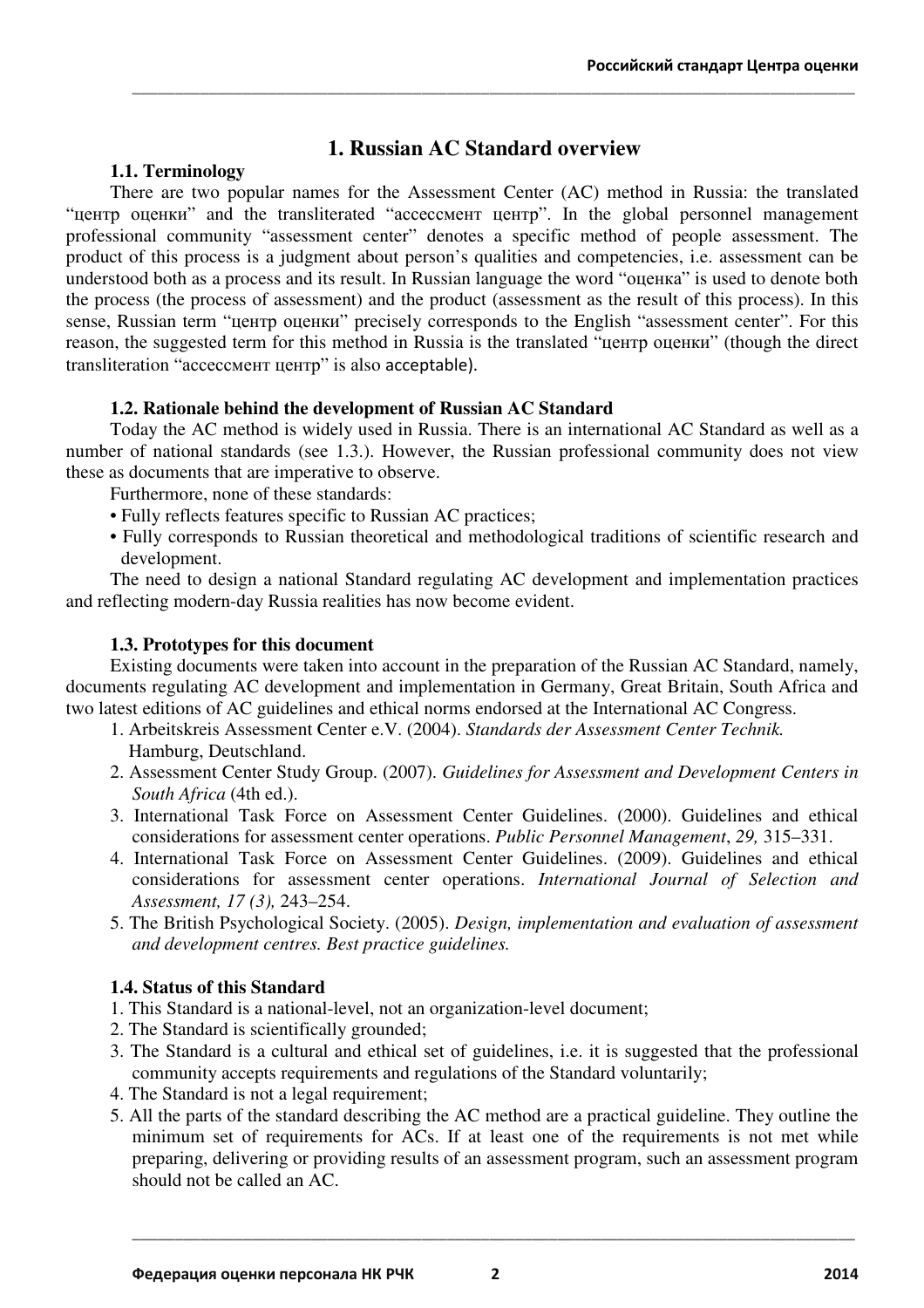This Standard also contains recommendations based on best AC practices that will help to increase the quality of assessment procedures.

\_\_\_\_\_\_\_\_\_\_\_\_\_\_\_\_\_\_\_\_\_\_\_\_\_\_\_\_\_\_\_\_\_\_\_\_\_\_\_\_\_\_\_\_\_\_\_\_\_\_\_\_\_\_\_\_\_\_\_\_\_\_\_\_\_\_\_\_\_\_\_\_\_\_\_\_\_\_\_\_\_\_\_\_\_

## **1.5. Purpose and objectives**

- 1. Formation of a modern, scientifically grounded image of the AC method;
- 2. Regulation of AC development and implementation activities;
- 3. Increase the quality of disciplines taught in connection with personnel assessment;
- 4. Facilitation of AC professionals training;
- 5. Encouragement of scientific research supporting AC method;
- 6. To provide informational support for people making decisions on AC development and implementation;
- 7. Strengthening the AC status in the field of personnel assessment;
- 8. To provide informational support for expert evaluation of the quality of developed and implemented ACs.

## **1.6. Intended Audience**

The Standard addresses those who:

- 1. Participate in ACs (participants);
- 2. Deliver ACs (observers, facilitators, role players, administrators);
- 3. Create ACs (developers and designers);
- 4. Sell ACs as a service;

5. Study ACs (scientists and researchers in the field of personnel assessment);

6. Purchase ACs as a service (internal or external customers – representatives of state, commercial and public organizations);

- 7. Consult and examine processes of AC development and implementation (consultants, experts);
- 8. Manage organizations delivering AC-related services;
- 9. Teach AC methods (trainers);
- 10. Teach personnel assessment (university instructors);
- 11. Learn personnel assessment and AC methods (students and AC training participants);
- 12. Are potential AC users.

The Standard can also be useful to professionals who employ other assessment methods (qualification testing, certification exams, psychometric tests, etc.).

## **2. The concept of an assessment center**

## **2.1. Definition of the AC**

An Assessment Center (AC) is a complex method of estimating potential success within a

job (professional success) that includes a set of various techniques and is based on participants' behavioral assessment by a group of expert observers during simulation exercises.

If developmental objectives are of primary importance, the term AC may be changed to development center.

## **2.2. AC Specific features**

- 1. The main purpose of ACs is to estimate potential professional success.
- 2. Assessment should be carried out on the basis of the competencies (dimensions and tasks). Each competency consists of a group of behavioral indicators.
- 3. The assessment is based on comparison of the observed behavior to the established behavioral indicators, not on comparison of participants to each other.
- 4. Overt behavior is assessed in ACs.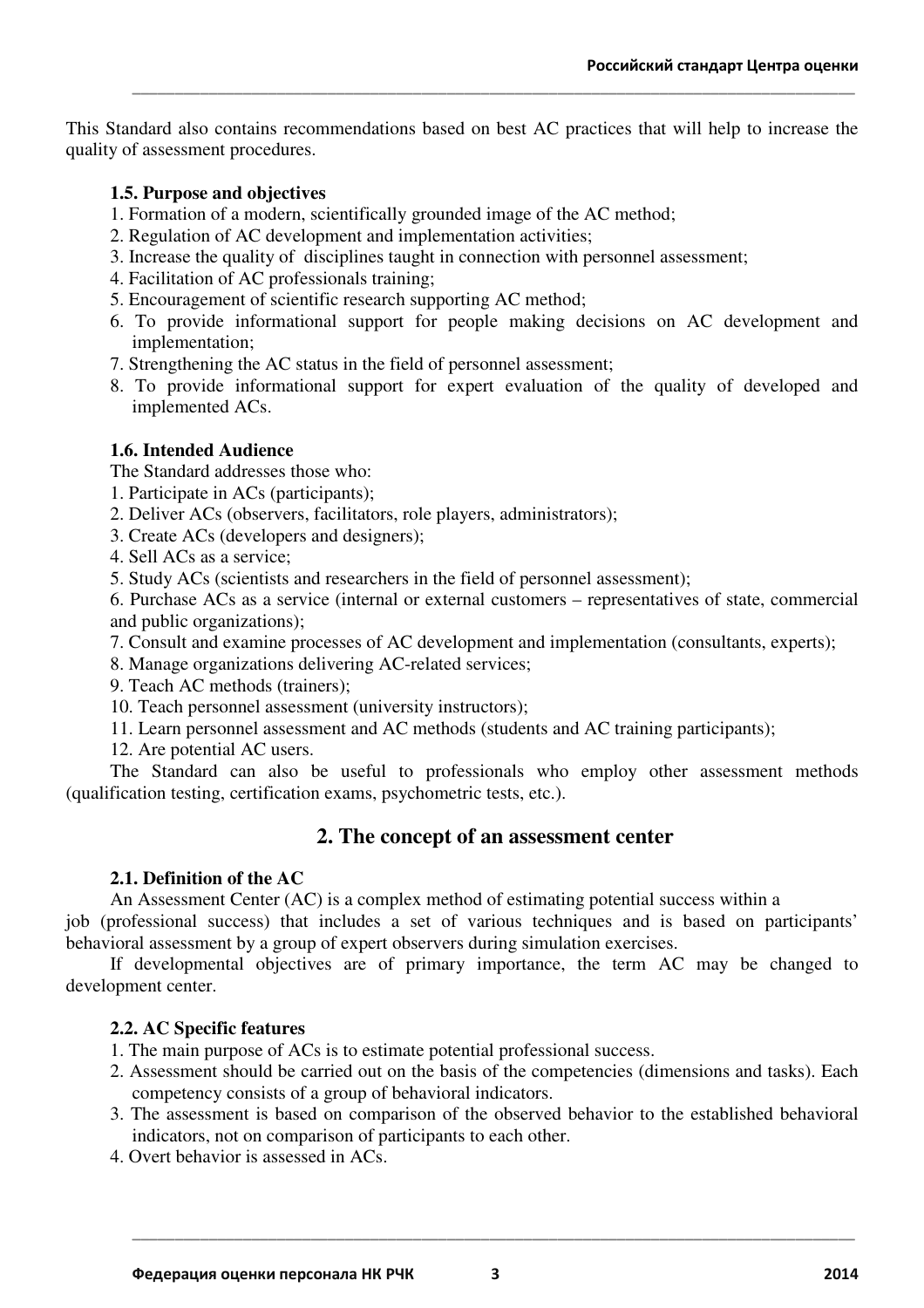5. A set of multiple techniques should be used in ACs. Simulation exercises are the core AC technique. It is also possible to use such other techniques as interviews, qualification and psychometric tests, questionnaires.

\_\_\_\_\_\_\_\_\_\_\_\_\_\_\_\_\_\_\_\_\_\_\_\_\_\_\_\_\_\_\_\_\_\_\_\_\_\_\_\_\_\_\_\_\_\_\_\_\_\_\_\_\_\_\_\_\_\_\_\_\_\_\_\_\_\_\_\_\_\_\_\_\_\_\_\_\_\_\_\_\_\_\_\_\_

- 6. It is necessary to use interactive simulation exercises (exercises reproducing the most essential behavioral aspects of collaborative work in a job).
- 7. Assignment of scores on each of the competencies should be based on observations of at least two expert observers who have taken a special training course.
- 8. Determination of the demonstrated level of a competency is the main result of observers' work.
- 9. All aggregate scores should be agreed upon during data integration by means of consensual discussion of observers or obtained by a justified statistical integration process.

## **2.3. AC purpose and objectives**

The main purpose of ACs is to estimate potential success within a job (professional success). Jobs may be determined specifically (e.g. a position within an organization) or by type (e.g. a certain management level).

Participants' job performance and their current responsibilities should not be referred to during AC process. Even in the case of selection for a particular position, potential success is what should be evaluated not prior results.

Today ACs are used to meet the following objectives:

- 1. Selection (e.g. hiring, rotation of staff, creating a talent pool, building a managerial team);
- 2. Determination of individual developmental routes (e.g. making personal development plans (PDPs), career guidance);
- 3. Determination of directions for group or system development within the organization (e.g. building a managerial team, developing corporate training programs, developing job profiles);
- 4. Training within the course of the AC (e.g. development of assessed competencies, professional adaptation). It is important to note that in this case AC results cannot be used for selection purposes.

AC objectives are not limited to the ones listed above. Emergence of new objectives is possible. At the same time, all the AC objectives should comply with the organization's development strategy and should not impair participants' rights.

## **2.4. Assessment methods that are not an AC**

An assessment is not an AC if:

- 1. It includes only one assessment technique (whether it is a simulation exercise or not);
- 2. It does not contain multiple simulation exercises;
- 3. It does not contain interactive simulation exercises, i.e. those that reproduce the most essential aspects of collaborative work in the target job;
- 4. It only consists of a test or questionnaire battery;
- 5. It only includes one interview or a series of interviews;
- 6. It is based on the judgments of a single observer (even if various assessment techniques are used);
- 7. It does not include a data integration procedure, even if there are several assessment techniques and several observers.

## **3.1. Preparation for an AC**

## **3.1.1. Making the decision to use an AC**

Organizations deciding to use ACs should have a clear understanding of the role ACs will play in their human resource management systems. It is recommended that decisions regarding the key aspects of using an AC are clearly recorded in internal documentation within the company. As a rule, it is desirable to include the following key aspects: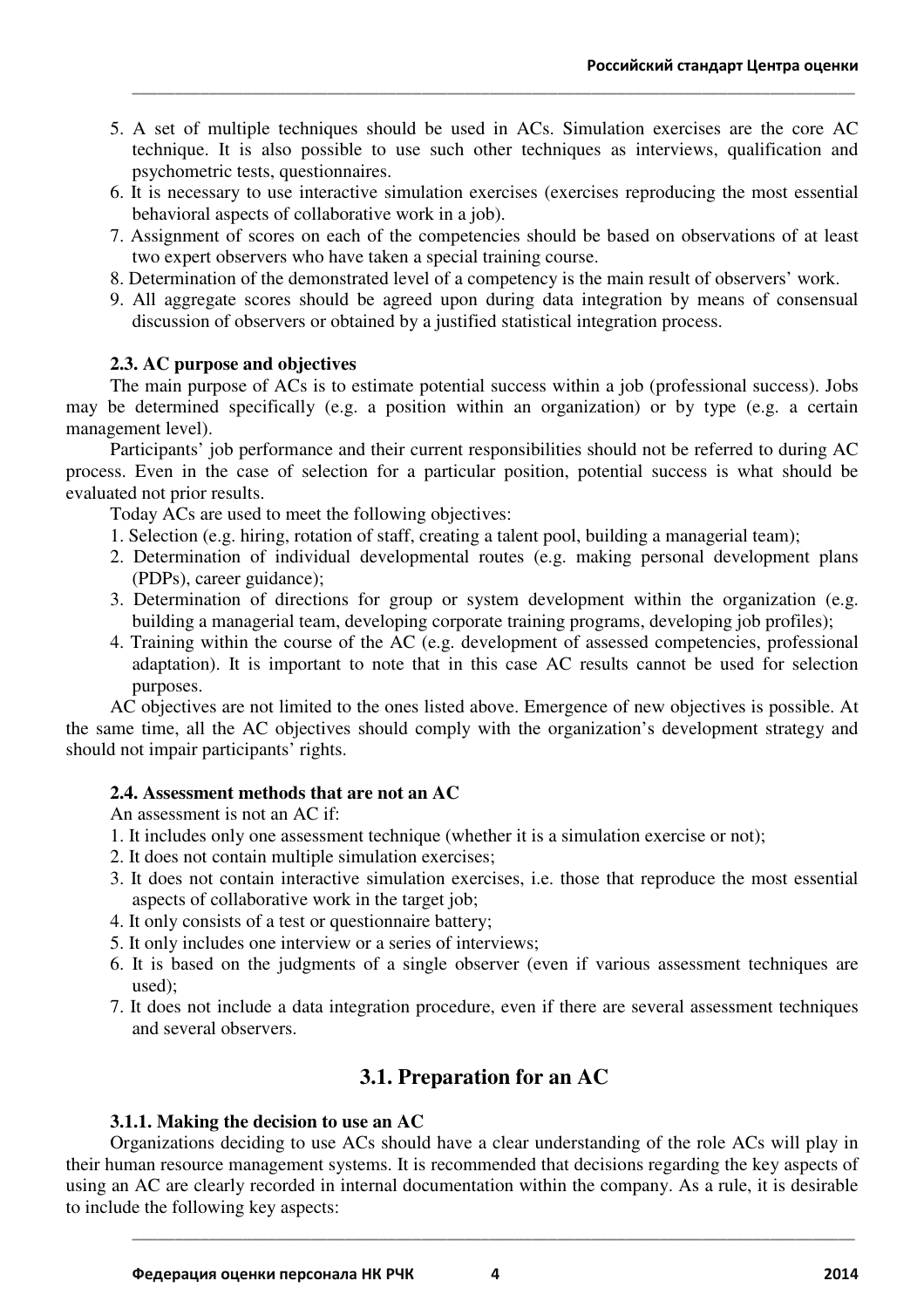- 1. AC objectives (e.g. selection, personal development planning);
- 2. Groups of candidates or employees recommended for participation in an AC; rules regarding what information should be provided to participants prior to and after an AC;

\_\_\_\_\_\_\_\_\_\_\_\_\_\_\_\_\_\_\_\_\_\_\_\_\_\_\_\_\_\_\_\_\_\_\_\_\_\_\_\_\_\_\_\_\_\_\_\_\_\_\_\_\_\_\_\_\_\_\_\_\_\_\_\_\_\_\_\_\_\_\_\_\_\_\_\_\_\_\_\_\_\_\_\_\_

- 3. Requirements for qualifications and experience of observers;
- 4. Regulations for storage and usage of AC results and materials generated (including a list of people who have access to them);
- 5. Decisions that can be made on the basis of the AC results.

Organization executives are recommended to openly express support for the implementation of an AC and guarantee that AC results will be used to make appropriate managerial decisions.

## **3.1.2. Job analysis**

Job analysis is one of the most essential components of preparation for an AC. It is crucial for the subsequent development or selection of competencies, simulation exercises and other AC techniques.

Job analysis should result in identifying the following:

- 1. Key tasks. What people do within the target job and under what circumstances they do it;
- 2. Behavioral indicators. How the tasks should be performed in order for an individual to be considered successful within a specific organization or job.

The following information sources can be used for analysis:

- Successful employees' job performance;
- Organization's corporate culture, its strengths and major weaknesses, organization development strategy;
- Theoretical job frameworks (e.g. existing internal competency models, universal competency models);
- Results of prior analyses of target job prototypes. In this case, evidence should be provided that the prototypes are comparable to the current target job.

Depending on the situation, the following may differ for different ACs:

- 1. Depth of analysis (depends on AC objectives, target job complexity, adequacy of available job information, similarity of the job to those that have been analyzed earlier, availability of existing and suitable AC exercises, etc.);
- 2. Scope of analysis (see below Typical situations requiring job analysis);
- 3. Sources of information and their priorities. For example, when existing job performers are assessed the emphasis should be made on analyzing successful performers' activities. On the other hand, if a new job is being introduced, the emphasis can be made on analyzing its general requirements, organization strategy and corporate culture.

## **Examples of typical situations requiring job analysis:**

- 1. An organization lacks a competency model for the job that will be the focus of an AC. In this case, full job analysis should be conducted to identify behavioral indicators, which should then be combined into competencies as described in Section 3.1.3.
- 2. AC exercises are developed on the basis of the competency model existing in the organization. In this case it is necessary to identify key behaviors (behavioral indicators) that ensure success within the target job. Analysis can be somewhat simplified (e.g. limiting it to interviews with all the key managers and subject matter experts (SMEs)). These identified indicators are compared to the existing competency model. In case of large discrepancies it is recommended to re-design the model for the purposes of the AC.
- 3. An organization is planning to use a scientifically grounded (see Section 4) AC program developed for the same job in a different organization. Evidence should be presented that the jobs, which have been analyzed earlier, are comparable to the target job. Analysis can be substantially simplified (e.g. interviewing selected key managers and SMEs). In case of major discrepancies the AC program should be re-designed.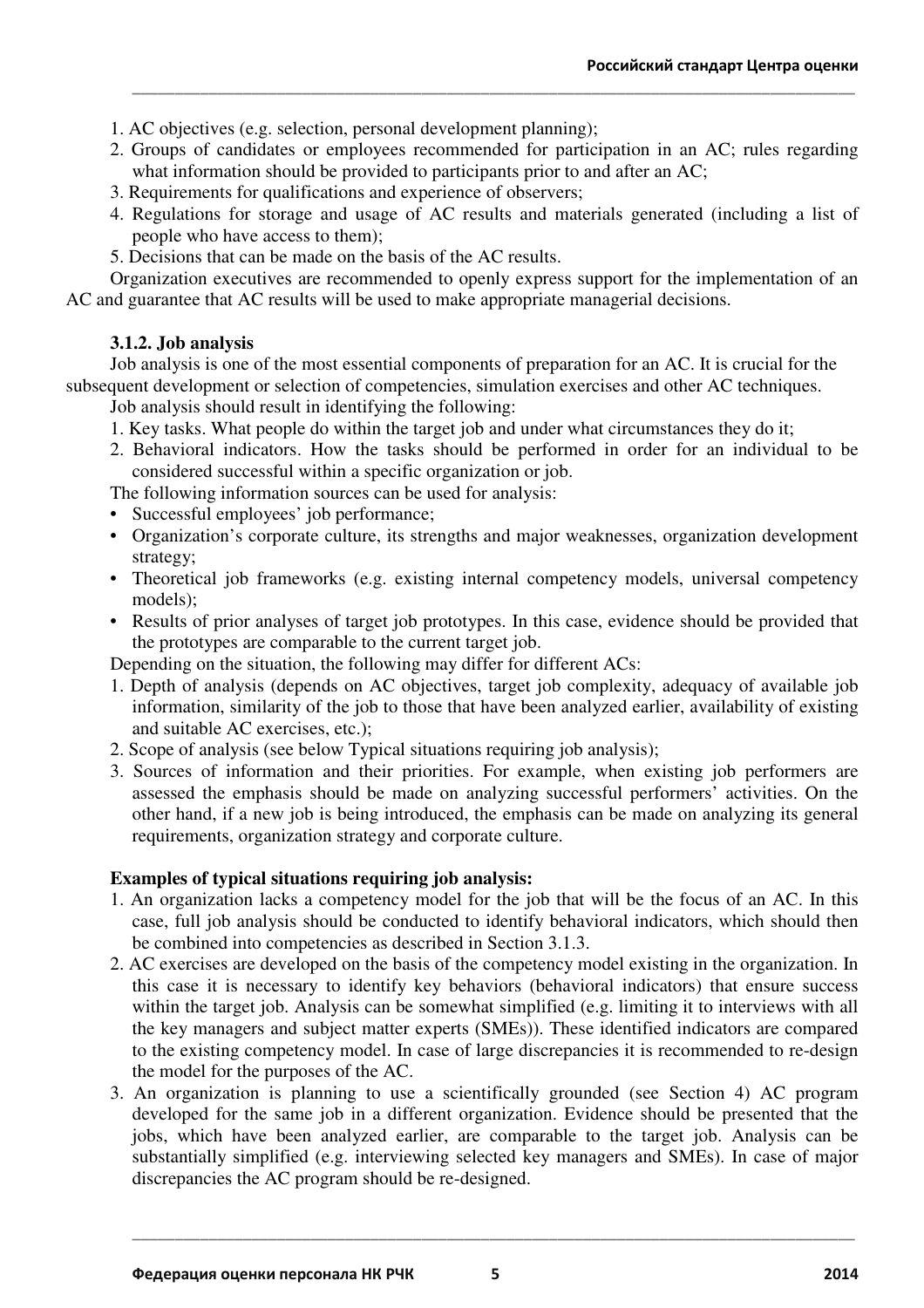#### **3.1.3. Identification of competencies**

Competencies (dimensions andtasks) for target job assessment are a necessary condition for AC development and implementation.

There are two possible scenarios in which competencies are identified:

- 1. There is no competency model within the organization. In this case, all competencies must be developed and it is necessary to:
	- Select those behavioral indicators obtained during job analysis that are suitable for assessment.

\_\_\_\_\_\_\_\_\_\_\_\_\_\_\_\_\_\_\_\_\_\_\_\_\_\_\_\_\_\_\_\_\_\_\_\_\_\_\_\_\_\_\_\_\_\_\_\_\_\_\_\_\_\_\_\_\_\_\_\_\_\_\_\_\_\_\_\_\_\_\_\_\_\_\_\_\_\_\_\_\_\_\_\_\_

- Group the selected behavioral indicators on the basis of their essential similarities or differences.
- Name the groups. These names will be further used as names for the competencies. AC participants' behavior should be assessed against the behavioral indicators, not against competency names. The reason for this is that competency names are labels given on the basis of a specific group of behavioral indicators.
- 2. There is a competency model within the organization. In this case, key behavioral indicators enabling success in the target job should be identified. The indicators should then be compared to the existing competency model. If discrepancies are large, the existing model should be adapted to be used in the AC.

## **3.1.4. Development and selection of simulation exercises**

Simulation exercises are the core technique that distinguishes ACs from other methods. It is these exercises that ensure behavioral assessment and an accurate success prediction in the target job.

Main types of simulation exercises:

- 1. Group interactive exercises involving at least 3 participants (discussions, collaborative projects, group presentations, etc.);
- 2. One-to-one interactive exercises (role play, fact finding, presentation, etc.);

3. Individual exercises (in-basket, case studies, etc.).

Both customized and off-the-shelf simulation exercises can be used. In development and selection of simulation exercises one should apply the following rules:

1. Development and selection of simulation exercises are carried out on the basis of a specific competency model;2. AC exercises should model the key tasks of the target job: what people do and under what

circumstances they do it within that job. If an AC is developed for a new job, simulation exercises are developed on the basis of the analysis of its prototypes (or similar jobs);

- 3. Exercises should not contradict the corporate culture of the organization;
- 4. Simulation exercises should generally possess high fidelity and face validity, i.e. create a genuine feeling of performing the target job;
- 5. Before new simulation exercises are used, they should be tested in a pilot study. It is necessary to make sure that:
	- all the behavioral indicators developed for an AC program manifest themselves in overt behavioral responses (see Section 5);
	- the time allocated to the exercise is enough for the participants to be able to demonstrate the needed behavioral responses;
	- participants are provided with equal opportunities to demonstrate target behavioral responses.
- 6. Prior to development of separate exercises it is necessary to outline the AC blueprint and submit it for customer approval.

Materials for simulation exercises can be presented as printed documents, audio or video recordings or in electronic format.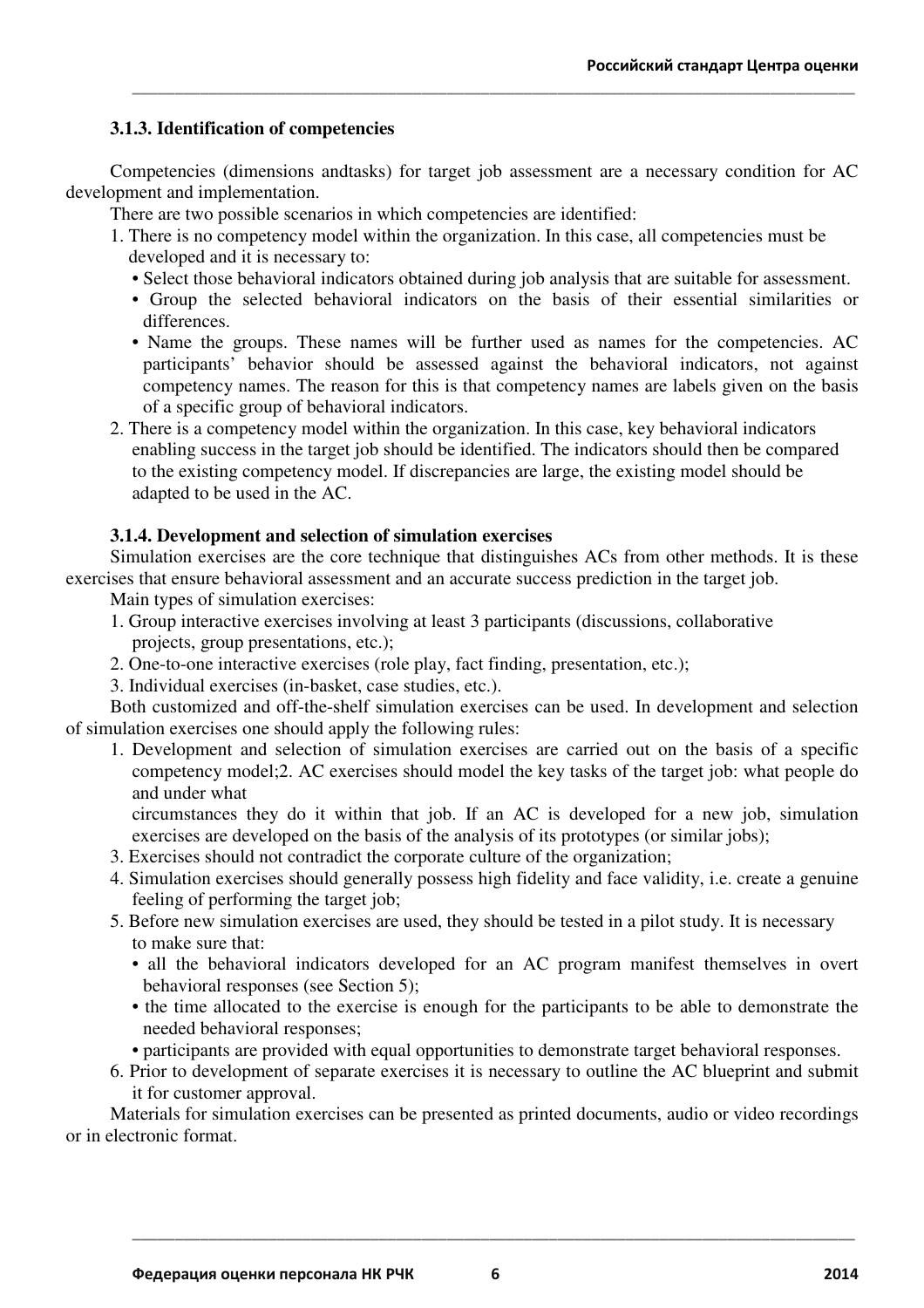#### **3.1.5. Using psychometric tests in ACs**

It is acceptable to use techniques that do not involve direct behavior observation (e.g. psychometric tests). To do so, it is necessary to conduct a comparative analysis (mapping) of the test scales against the established competencies. Mapping results should be reflected in the Test scales by Competencies matrix.

\_\_\_\_\_\_\_\_\_\_\_\_\_\_\_\_\_\_\_\_\_\_\_\_\_\_\_\_\_\_\_\_\_\_\_\_\_\_\_\_\_\_\_\_\_\_\_\_\_\_\_\_\_\_\_\_\_\_\_\_\_\_\_\_\_\_\_\_\_\_\_\_\_\_\_\_\_\_\_\_\_\_\_\_\_

It is only acceptable to employ those psychometric tools that have been developed for use in a business environment (for recruiting, succession planning, career guidance, etc.). This information should be found in the test Manual or Technical report available from the test publisher.

Results of psychometric assessment can only be used as supplementary information. If test results are used and expert integration is performed, the integration session must be attended by a professional trained to work with the specific psychometric tools in use (see 3.2.3.).

#### **3.1.6. AC program development**

An AC program is the final document created in the preparation for an AC. It sets standards for carrying out specific AC events. The program should include:

1. Descriptions of competencies and corresponding rating scales;

2. Competencies by Techniques matrix;

3. Assessment techniques description, including simulation exercises;

4. AC work plan.

AC program development should be based on the corporate culture and working practices of the organization. When implementing an AC program in different culture, one should also consider local national and ethnic features.

**1. Description of competencies** includes the following set of materials:

• List of competencies

• List of behavioral indicators comprising each competency

• AC behavior rating scales (see Glossary);

**2. Competencies by Techniques matrix** shows the correspondence between competencies and techniques used in a specific AC program.

Competencies are primary; techniques are selected later so as to fit them. The matrix should be

organized so that each competency is assessed in at least two techniques, one of which should be a simulation exercise. Each simulation exercise should assess no more than 5 competencies, although the optimum number is 3.

**3. Description of simulation exercises.** Description of each simulation exercise should consist of a set of materials for both participants and AC delivery professionals.

*Materials for participants:* 

• Instructions:

• Exercise content;

• Response forms (in case written responses are collected from participants)

*Materials for AC delivery professionals:* 

• Instructions including logistical constraints and time frames for exercises;

• Observation sheet (form for overt behavioral responses recording);

• Evaluation forms for observers;

• Instructions for role players (if using role plays);

• Supplementary materials (e.g. rules for scoring, possible responses to case study, questions for post-exercise interviews; additional behavioral indicators not included in evaluation forms).

• If an AC program includes an interview, its description and technique should be given in this section of the program.

The set of materials can be presented in paper or electronic format, including audio/video recordings.

4. *AC working plan* contains a timetable and an observation plan.

The timetable is the sequence and precise starting and ending time for exercises and other techniques. If possible, it is recommended to mix individual and interactive exercises and techniques. The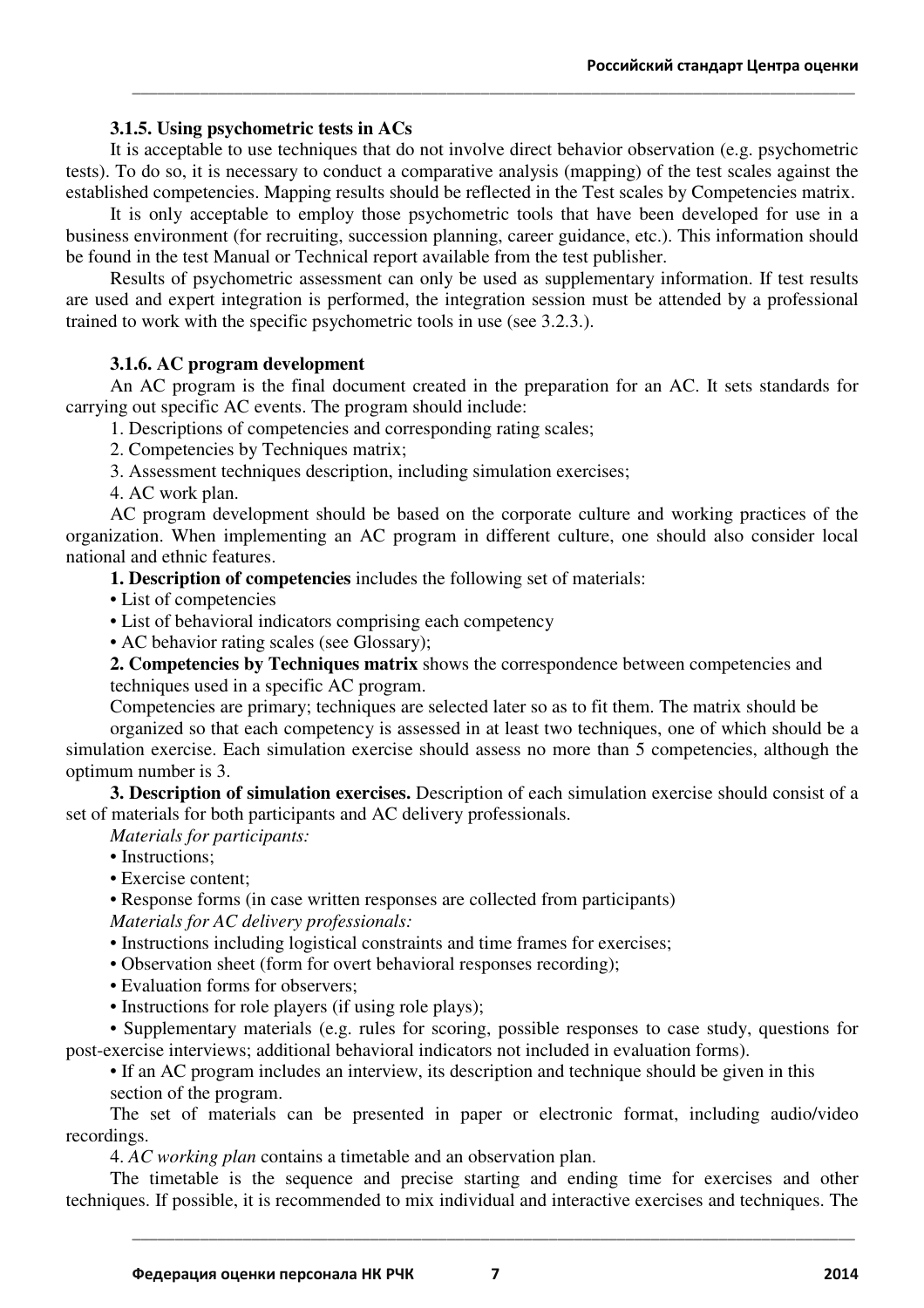timetable should take account of the time necessary to change rooms. Time should also be allocated to the observers for classifying and evaluating participants' behavior at the end of each exercise.

\_\_\_\_\_\_\_\_\_\_\_\_\_\_\_\_\_\_\_\_\_\_\_\_\_\_\_\_\_\_\_\_\_\_\_\_\_\_\_\_\_\_\_\_\_\_\_\_\_\_\_\_\_\_\_\_\_\_\_\_\_\_\_\_\_\_\_\_\_\_\_\_\_\_\_\_\_\_\_\_\_\_\_\_\_

An observation plan is a table that shows which observers assess each of the participants in each of the exercises. The plan should indicate the rooms in which each of the exercises is carried out as well as participants and observers who are working in each room at each moment. The observation plan should be made in such a way that a participant's behavior during the AC on the whole is assessed by at least two observers. Observarion of a participant in the course of a specific exercise can be carried out by a single observer.

#### **3.1.7. Training of AC professionals**

#### **Training content**

This section describes the minimum set of requirements for the training of major AC team roles. If an AC program is implemented in other cultural or multicultural contexts, AC team members should be specially selected and trained.

In practice, one person may fulfill several roles, e.g. facilitator and administrator, designer and developer. What follows next is a set of the basic roles of AC professionals.

#### *Observer*

Observers observe, record, classify and evaluate (ORCE) behavior of AC participants. Observers should go through a specially organized training period after which they must:

- Have a general understanding of the AC method, its strengths and limitations;
- Have basic knowledge about the customer organization and target job;
- Be familiar with the internal documentation related to the AC (see 3.1.1);
- Know the objectives that the customer pursues by implementing the AC;
- Be familiar with the AC program:
	- a) Assessed competencies, behavioral indicators;
	- b) Rating scales and rules for using them;
	- c) Contents of all simulation exercises and other techniques;
	- d) Competencies by Techniques matrix.
- Be able to observe, record, classify and evaluate participants' behavior within specific exercises (see 3.2.2.);
- Be familiar with the typical mistakes in the ORCE process (including the difference between recording overt behavioral responses of a participant and recording one's own inferences);
- Have interviewing skills (if an interview is included in the AC program);
- Have data integration skills (see 3.2.3.):
- Be familiar with the feedback process and understand its significance in the AC (facilitate acceptance of the feedback by the participant and motivation for change in behavior; see 3.3.1);
- Know the principles of writing AC based individual reports.

## *Facilitator*

A Facilitator is responsible for the content of the AC and integration session organization. Typical functions of a facilitator are: encouraging a constructive attitude towards the AC program among the participants, briefing participants, moderating group interaction, supervising participants' activities, organizing the work of observers throughout the AC and during the integration session in particular. Only people who have been trained as observers and have experience in this field can claim the role of a facilitator. Facilitators should go through a specially organized training period, after which they must:

- Have basic understanding of the customer organization and target job;
- Be familiar with the internal documentation related to the AC;
- Know the objectives that the customer organization pursues by implementing the AC;
- Be familiar with the AC program: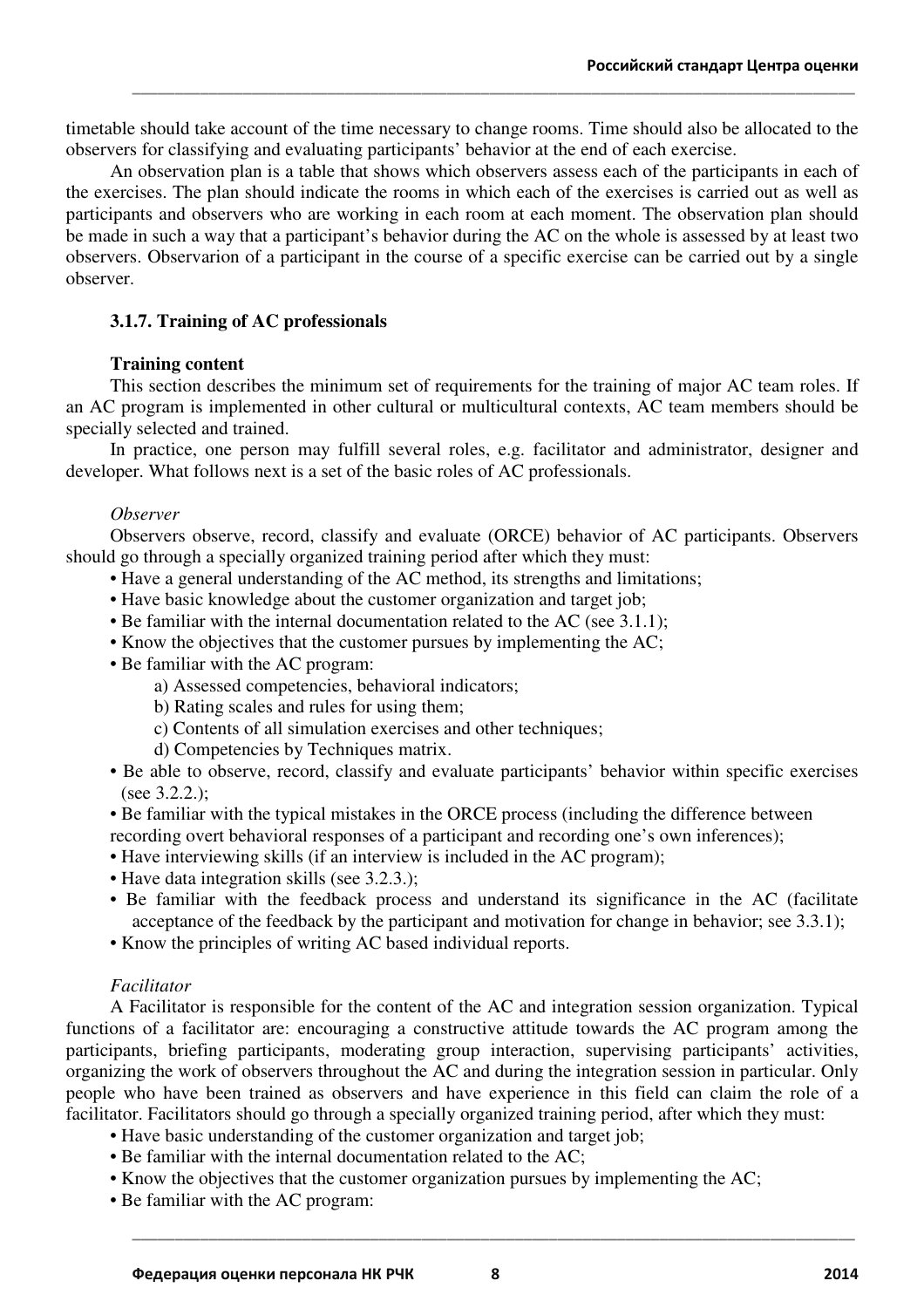- a) Assessed competencies, behavioral indicators;
- b) Rating scales and rules for using them;
- c) Contents of all simulation exercises and other techniques;
- d) Competencies by Techniques matrix.
- Have skills in organizing others:
- Know all the requirements for final outcomes of the AC program;
- Have skills in organizing expert integration procedures (see 3.2.3.).

#### *Administrator*

An Administrator is responsible for the logistical aspects of the AC process. Their responsibilities include rooms preparation, following the timetable, organization of refreshments; preparation, distribution and collection of AC materials, etc. An administrator role does not require any special skills apart from general organizational skills. Administrators must:

\_\_\_\_\_\_\_\_\_\_\_\_\_\_\_\_\_\_\_\_\_\_\_\_\_\_\_\_\_\_\_\_\_\_\_\_\_\_\_\_\_\_\_\_\_\_\_\_\_\_\_\_\_\_\_\_\_\_\_\_\_\_\_\_\_\_\_\_\_\_\_\_\_\_\_\_\_\_\_\_\_\_\_\_\_

- Be familiar with the internal documentation related to the AC (see 3.1.1.);
- Be familiar with the AC exercises list and their description;
- Be familiar with the AC work plan;
- Be familiar with requirements for the rooms and space;
- Be familiar with the regulations for the AC materials storage.

## *Role-player*

Role-players act as participants' partners in interactive simulation exercises. This function can be performed either by a trained actor or an observer that has taken a special training course.

Role-players should go through a specially organized training period after which they must:

- Have general understanding of the AC method, its strengths and limitations;
- Be familiar with the AC work plan;
- Be familiar with role-play exercise scenario and instructions for its participants;
- Thoroughly know their role;
- Be familiar with the competencies assessed in the exercise;
- Be able to play the role in strict accordance to the exercise scenario, providing equal opportunities for all participants;
- Be able to demonstrate behavior, challenging participants to show the required behavioral responses.

## *AC program designer*

A Designer creates the AC program. Designers should go through a specially organized training period after which they must:

- Be familiar with AC methodology and practice;
- Know the essence of target job: key tasks, instances of effective and non-effective performance;
- Know the objectives that the customer organization pursues by implementing the AC;
- Know the main types of simulation exercises and other techniques used in ACs;
- Be familiar with the main types of AC validity;
- Be able to outline the AC blueprint;
- Be able to select exercises that have sufficient construct-related validity in relation to the specified competencies;
- Be able to select a set of AC exercises that have sufficient content-related validity in relation to the target job;
- Be able to determine an exercise sequence and make up an AC timetable that meets specified AC objectives;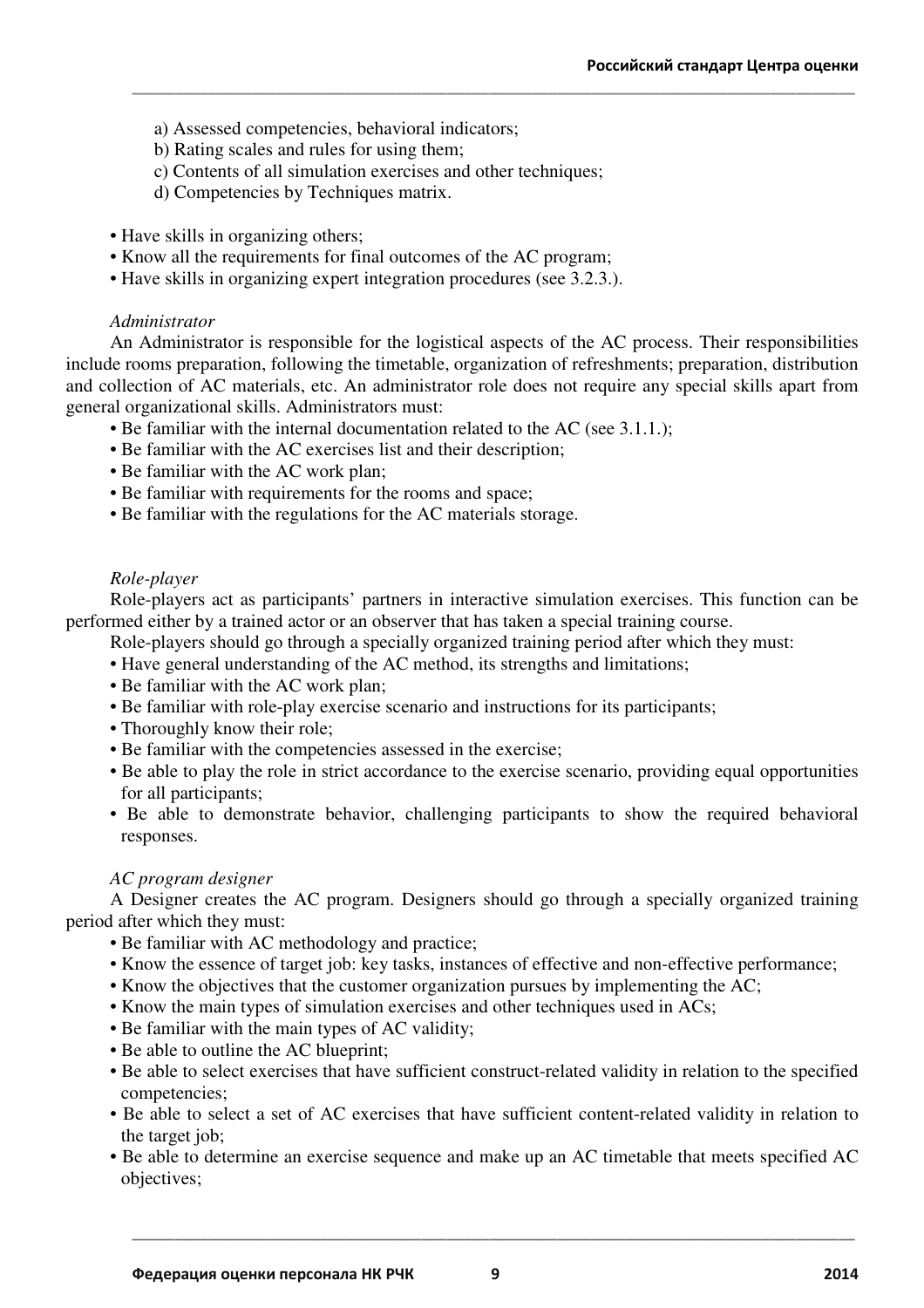• Be able to formulate a task for the developer if it is necessary to develop a new simulation exercise or adapt an existing one.

\_\_\_\_\_\_\_\_\_\_\_\_\_\_\_\_\_\_\_\_\_\_\_\_\_\_\_\_\_\_\_\_\_\_\_\_\_\_\_\_\_\_\_\_\_\_\_\_\_\_\_\_\_\_\_\_\_\_\_\_\_\_\_\_\_\_\_\_\_\_\_\_\_\_\_\_\_\_\_\_\_\_\_\_\_

If a new AC program and exercises are being developed, designers must also have skills in job analysis (see 3.1.2).

#### *Exercise developer*

A Developer creates simulation exercises for ACs. It is recommended to recruit a developer with background training in social psychology or management. Developers should take a special training course after which they must:

- Have general understanding of the AC method, its strengths and limitations;
- Know the objectives that the customer organization pursues by implementing the AC;
- Know the general features of the AC blueprint;
- Know the essence of the target job: key tasks, instances of effective and non-effective performance;
- Be familiar with the major types of simulation exercises used in ACs;
- Be familiar with behavioral indicators that should be assessed in the exercise;
- Be familiar with the major types of AC simulation exercises' validity;
- Be able to develop exercises with high face validity and construct-related validity in relation to specific competencies.

#### **Forms, duration and expiration of training**

This section addresses the minimum set of requirements for the forms, duration and expiration period of observers training. Forms of training for other key AC professionals are different in different organizations, so they are not yet subject to standardization.

#### *Training of observers who do not have prior experience in ACs*

The training program should include two parts:

- 1. An informational part, in which the main objective is to provide general understanding of an AC method;
- 2. Observation, recording, classifying, evaluation (ORCE) training:
	- a. Training of basic ORCE skills. Duration of this training should not be less than 1 day. Main focus should be upon observation and recording skills;
	- b. Training of ORCE skills within specific exercises of the AC program. Duration of this training depends on the number of exercises on the program as well as their complexity.

To fully prepare an observer it is desirable to ensure their participation in AC procedures under the supervision of a coach (experienced observer).

Coaching can include several stages:

- 1. Observation of participants' behavior, discussion of their scores with a coach, and watching observers and the facilitator work during the integration session;
- 2. Work as a shadow observer: independent ORCE and subsequent discussion of the rationale behind the scores with the coach. Participation in the integration session without the right of discussing other observers' scores;
- 3. Work as a fully-fledged observer supported by feedback from the coach.

The time between the end of the training and the beginning of work, as a professional observer should not exceed three months; otherwise an additional training course is necessary.

#### *Training of observers who have prior experience in ACs*

Observers training comes down to preparation for the delivery of specific AC programs (see the role of an observer). Observers who have not had ORCE experience in ACs for more than 1 year should attend an additional training session. To evaluate how well an observer is ready to take part in a specific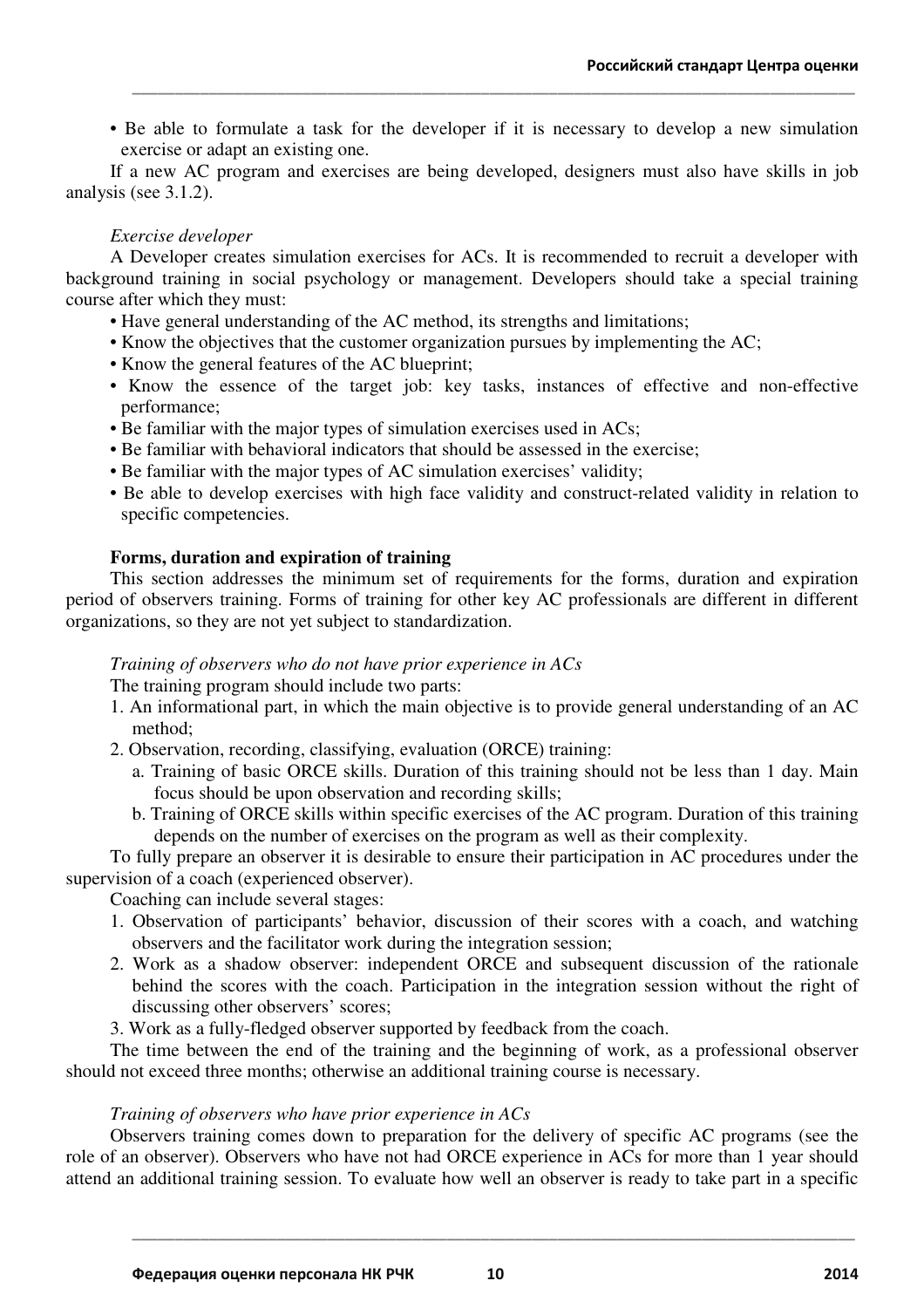AC program after training, it is recommended to assess concordance of their scores with those of experienced observers in each of the AC simulation exercises.

\_\_\_\_\_\_\_\_\_\_\_\_\_\_\_\_\_\_\_\_\_\_\_\_\_\_\_\_\_\_\_\_\_\_\_\_\_\_\_\_\_\_\_\_\_\_\_\_\_\_\_\_\_\_\_\_\_\_\_\_\_\_\_\_\_\_\_\_\_\_\_\_\_\_\_\_\_\_\_\_\_\_\_\_\_

#### **3.1.8. Briefing**

In preparation for an AC its potential participants should be briefed in advance. This provides proper motivation and ensures that participants make an informed decision on taking part in the AC. It is recommended to provide the following information in written form prior to AC delivery:

1. Description of the AC method and its strengths;

- 2. AC program objectives;
- 3. Criteria of pre-selection for participation in the AC;
- 4. Description of anticipated AC results;
- 5. The status of AC results and regulations for their use;
- 6. Information about observers and facilitators, their qualifications and AC experience;
- 7. Information on who and when will provide participants with their AC results;
- 8. Decisions that can be made on the basis of the AC results;

9. Anticipated forms of training (if the AC program is used for personnel development);

10. Contact details.

## **3.2. AC delivery**

#### **3.2.1. Organization of AC delivery**

AC delivery should be organized in accordance with the AC program. Correct organization of the procedure is a necessary condition for the successful implementation of the program. Lack of attention at this stage can have a negative impact on AC results and the participants' attitude towards assessment. Besides, lack of organization can violate the principle of providing equal conditions for every participant.

Rooms for an AC should be prepared as specified in the program (equipped with necessary facilities and have enough space for both participants and observers (see 3.1.5.). Rooms should also be well illuminated and ventilated, isolated from disturbances (noise, presence of other people).

Rooms in close proximity to participants' workplace should not be used, as it might distract them from work during the AC. AC professionals should be trained to deliver the AC in advance according to their role in the AC program (see 3.1.6). The work of participants and AC professionals should be organized in strict accordance to the working plan (timetable and observation plan – see 3.1.5). A number of requirements for the organization of the AC procedure should also be met:

- At the beginning of the AC participants should be informed about the timetable and rules of interaction. This informational introduction should also include all the items of section 3.1.7, in case participants have not been briefed prior to the start of the AC;
- The facilitator and the administrator should see to it that participants do not make use of any supplementary materials and means other than those permitted by the AC program;
- AC professionals should strictly control and stick to the general AC timetable and time limits within each of the exercises;
- All AC professionals and participants should limit their contacts with the external environment (in particular, phone calls)

Confidentiality of AC procedure should be maintained. The following regulations should be followed:

- Materials for each exercise should not be accessible to participants before the start of the exercise;
- Participants' work with AC materials should be controlled to ensure that they are not copied or passed on to third parties;
- All materials related to the exercises should not be left with the participants after the exercises are over.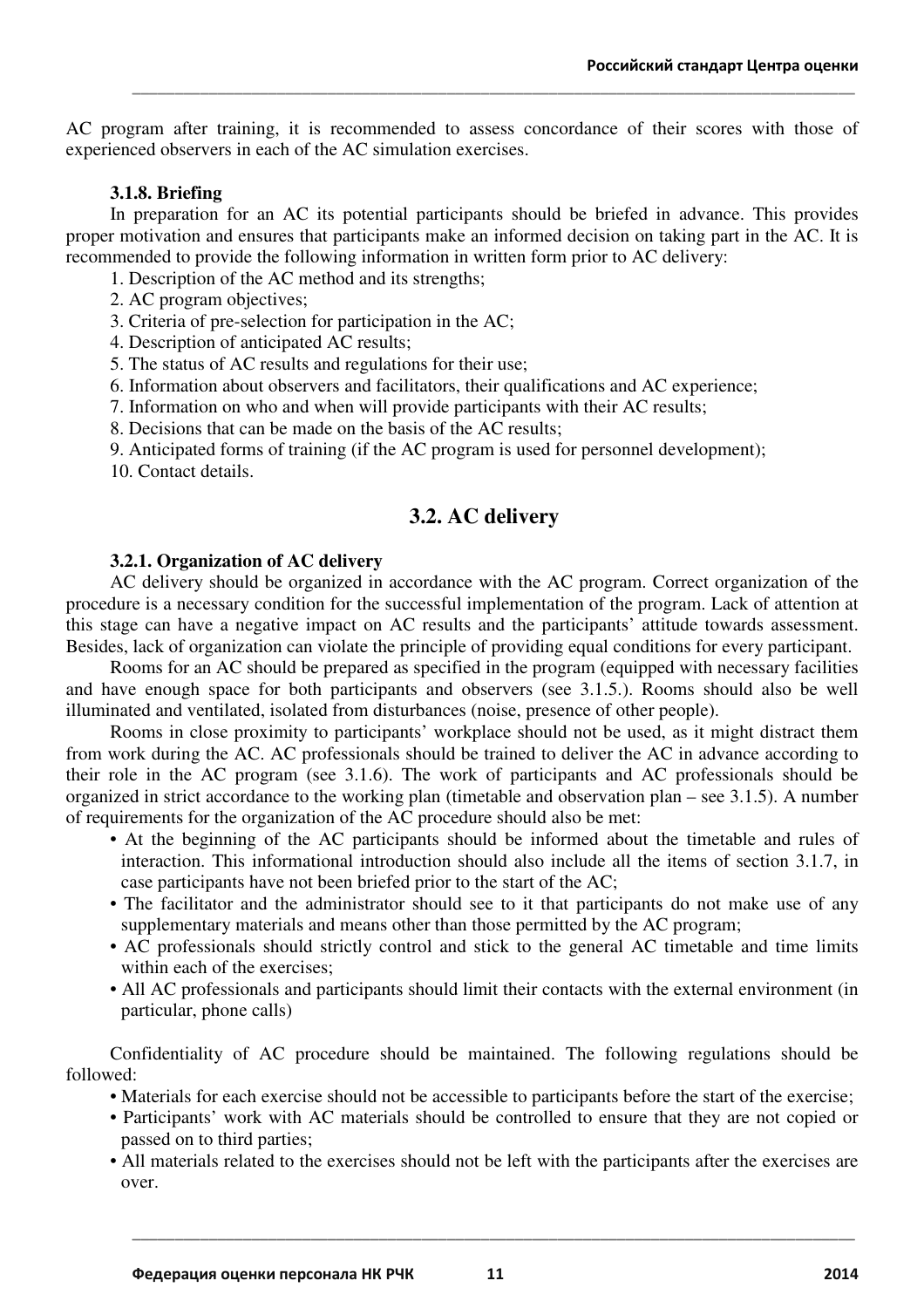It is also recommended to acquire written consent from the participants at the beginning of the AC allowing AC team members to process their personal data.

\_\_\_\_\_\_\_\_\_\_\_\_\_\_\_\_\_\_\_\_\_\_\_\_\_\_\_\_\_\_\_\_\_\_\_\_\_\_\_\_\_\_\_\_\_\_\_\_\_\_\_\_\_\_\_\_\_\_\_\_\_\_\_\_\_\_\_\_\_\_\_\_\_\_\_\_\_\_\_\_\_\_\_\_\_

## **3.2.2. Rules of observation, recording, classifying, and evaluation (ORCE)**

Facilitators and observers take part in assessment procedures. Independently from each other observers should provide precise assessment of participants' behavior in accordance with the specified competencies. For that purpose, they should be guided by the following sequence of actions within each simulation exercise: observation (O), recording (R), classifying (C), and evaluation (E) of behavior (ORCE).

- 1. Observation is a process of tracking participants' overt behavioral responses during the exercises. Observation should be done by standard rules established beforehand and reflected in the AC program (description of competencies, Competencies by Techniques matrix). In each simulation exercise an observer should not observe more than three participants. To make observation more precise video recording can be used with the consent of participants.
- 2. Recording is precise registration of overt behavioral responses in an observation sheet. Observers should register overt behavioral responses but not their own inferences. It is not acceptable at this stage to use names of competencies, labels or value judgments instead of concrete descriptions of overt behavioral responses. Abbreviations in recordings are allowed but it is recommended to decipher them prior to classifying.
- 3. Classifying is a process of relating the recorded overt behavioral responses to behavioral indicators and further on to competencies. During classification, observers should only work with observation sheets and refrain from making any additional judgments about participants' behavior.
- 4. Evaluation is a process of determination of the demonstrated level of a competency. First, observers should assess participants' behavior against behavioral indicators and based on that give a score for each competency.

Observation and recording are done during an exercise. Classifying and evaluation should be done before the integration procedure. The AC facilitator should ensure that observers' ORCE processes are independent. In particular, facilitator should prevent or forbid any discussions of participants' behavior prior to the integration procedure. All AC professionals should ensure that ORCE materials are kept confidential and are not made available to participants or third parties.

## **3.2.3. Data integration and decision-making**

Data integration is the process of individual expert scores aggregation. Expert data integration is based on collective discussion and consensus. It is also acceptable to use statistical methods to compute aggregate scores for competencies and overall assessment rating (statistical data integration). However, AC delivery professionals can only use such methods in case there are scientific data justifying their usage in a specific AC program.

## **Organization of expert integration procedures**

- It is recommended to have an integration session as early after the end of the AC as possible;
- To get high quality scores the integration session should be allowed enough time. Quality and accuracy of scores should be the top priority of observers and the facilitator but not the speed;
- The integration session should be organized by the specialist who performs the role of a facilitator. Only those who took part in AC delivery should have the opportunity to influence decisions regarding participants' competency scores;
- The integration session should be carried out in a room that ensures the process is confidential.

## **Rules of expert data integration**

• For each participant, the final score for each competency should be based on discussion and consensus among observers.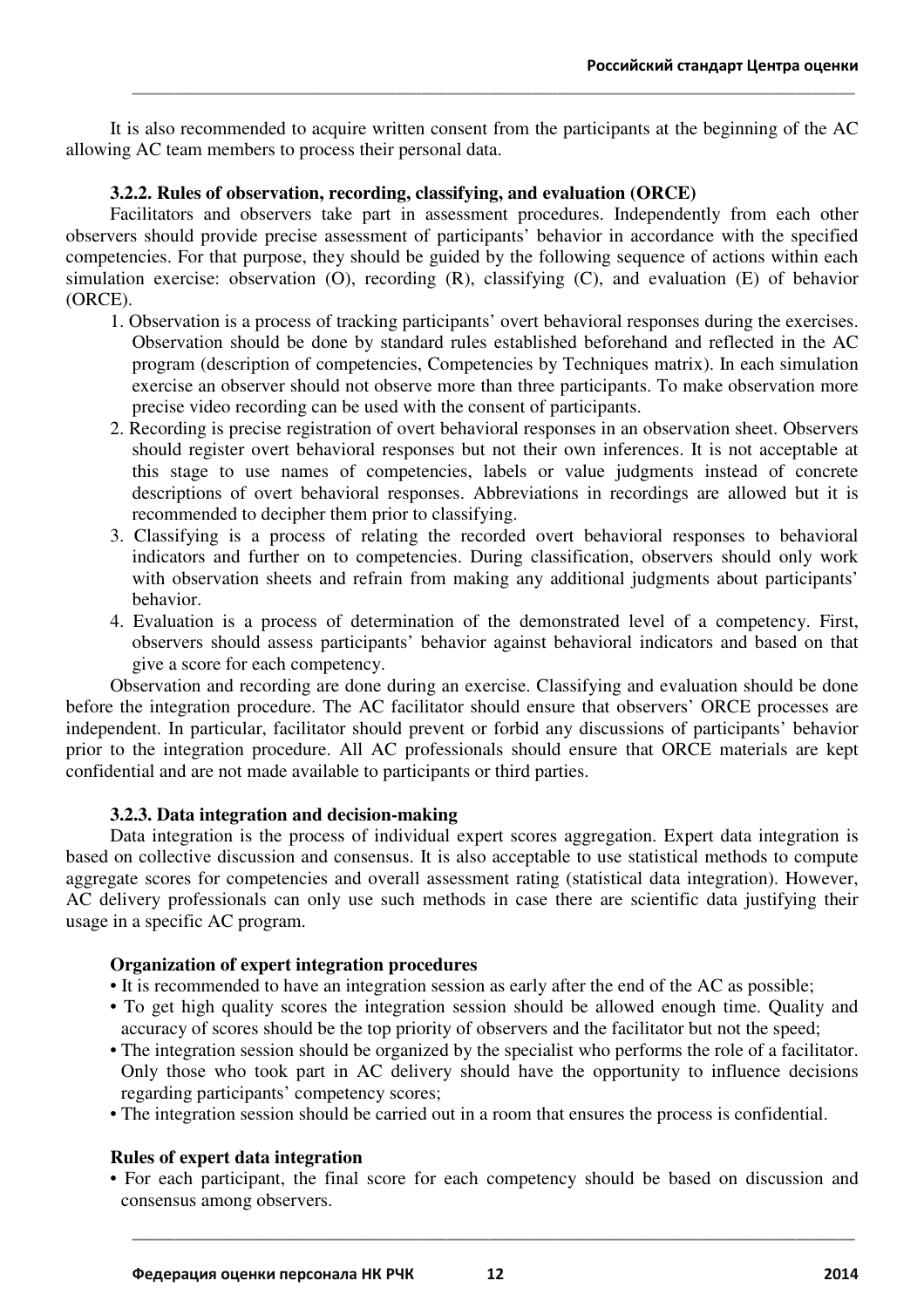• The final score for each competency is determined on the basis of scores for this competency in multiple exercises. These scores should be given by at least two different observers. It is not acceptable to base the final competency score on the observation materials of one observer only.

\_\_\_\_\_\_\_\_\_\_\_\_\_\_\_\_\_\_\_\_\_\_\_\_\_\_\_\_\_\_\_\_\_\_\_\_\_\_\_\_\_\_\_\_\_\_\_\_\_\_\_\_\_\_\_\_\_\_\_\_\_\_\_\_\_\_\_\_\_\_\_\_\_\_\_\_\_\_\_\_\_\_\_\_\_

- The scores that individual observers provide for consensual discussion should be justified in a material form. Following justifications are acceptable: observation sheets, audio- and videorecordings and completed evaluation forms. The facilitator should only accept justifications that comply with ORCE standards.
- During the discussion each observer must justify their scores with reference to specific behavioral responses.
- Only the information obtained by using AC techniques should be used and discussed in the course of data integration. It is not acceptable to refer to prior experiences or observations of particular AC participants.
- During data integration, priority should be given to the scores obtained in AC simulation exercises. Information obtained by other techniques (e.g. psychometric tests, interview) is considered supplementary and less important.

## **3.2.4. AC materials and rules of their storage**

The Standard distinguishes two types of AC products: materials and results (see 3.3.4). All intermediate products used to obtain results are AC materials.

1. Materials which are subject to accounting and storage before the AC final stage:

- Participants' response forms filled out during written exercises:
- Video-recordings of participants' behavior during exercises (if any);
- Observers' records made while observing participants (observation sheets);
- Materials relating overt behavioral responses to competencies;
- Competency evaluation forms filled out for separate exercises.
- Integration session notes (if any).
- 2. AC materials subject to destruction:
	- All draft papers of participants;
	- All used copies of instructions, exercises and testing forms.

3. All materials obtained during an AC are confidential. Rules for storage, usage and providing access to third parties both during and after the AC should be reflected in the internal documentation of the organization (see 3.1.1.). Access to AC materials can only be given to authorized individuals.

## **3.3. Final stage of an AC**

## **3.3.1. Presentation of AC results to participants**

All participants should be informed about AC results in accordance with the announced AC objectives. It is only possible to present the results to participants after the main stage of the AC (after data integration).

#### **Individual written reports**

- The necessity to prepare individual written reports and requirements for their content are determined by the customer. There are currently no standard requirements for report content.
- If individual written reports are to be provided, they should be prepared by an observer who has taken part in the AC, has observed the participant's behavior in simulation exercises and possesses skills of report writing.

For rules regarding storage and granting access to information in the individual written reports see 3.2.4.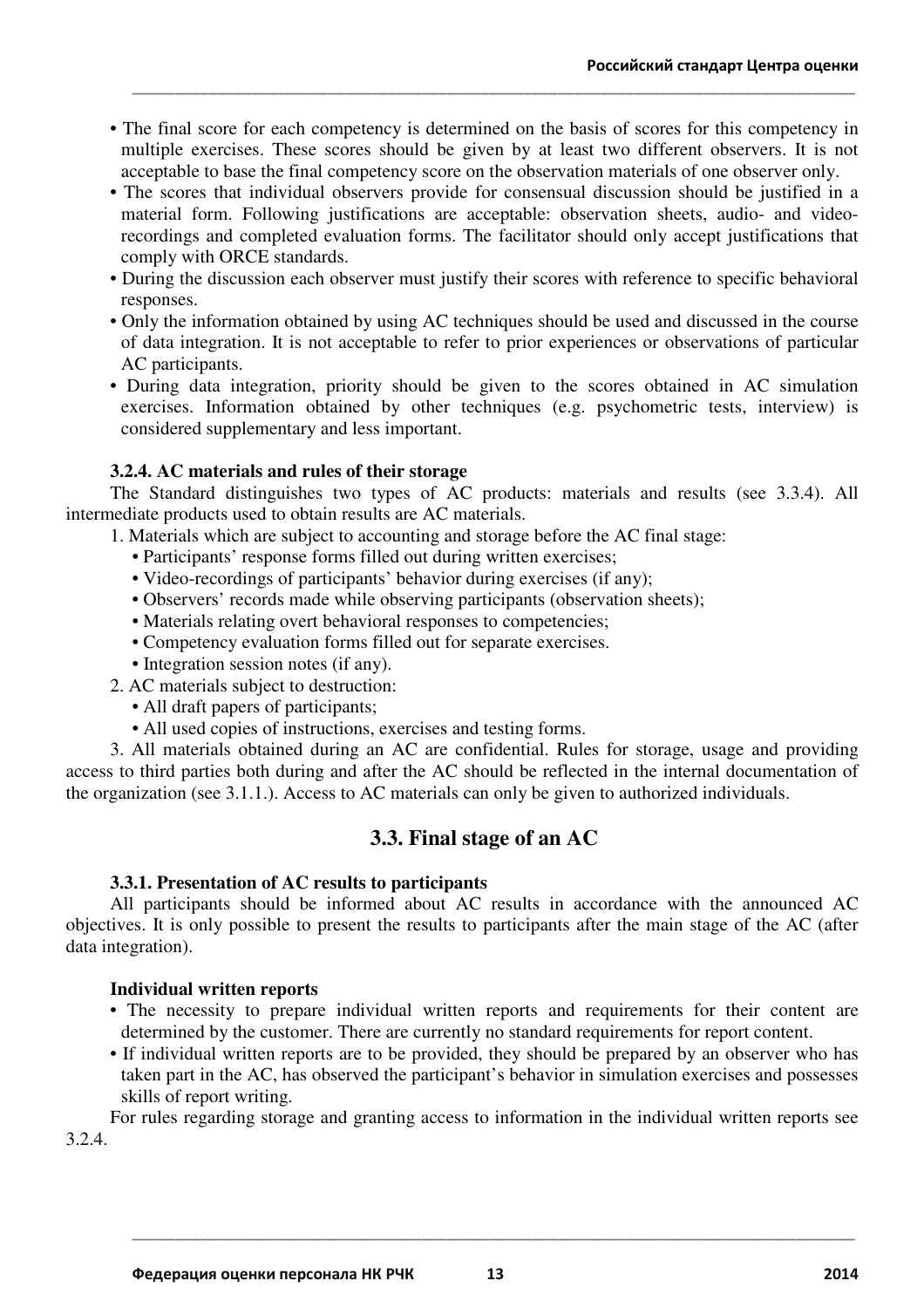## **Feedback to AC participants**

Feedback process is an important recommended part of an AC. It enables an achievement of one of the assessment aims – formation of a constructive attitude towards assessment results and motivates participants to use the information for their further development. This is why usage of feedback considerably increases the efficiency of managerial decisions related to AC results.

1. Feedback should be given orally (face-to-face, via telephone or a video call). Individual written reports can be an addition to oral feedback;

\_\_\_\_\_\_\_\_\_\_\_\_\_\_\_\_\_\_\_\_\_\_\_\_\_\_\_\_\_\_\_\_\_\_\_\_\_\_\_\_\_\_\_\_\_\_\_\_\_\_\_\_\_\_\_\_\_\_\_\_\_\_\_\_\_\_\_\_\_\_\_\_\_\_\_\_\_\_\_\_\_\_\_\_\_

- 2. Feedback should necessarily include an interaction between an observer and a participant with a discussion of overt behavioral responses and drawn conclusions and inferences;
- 3. Feedback should be given as soon after the AC as possible;
- 4. Feedback should include:
	- Explanation of the AC method;
	- Explanation of the competencies used;
	- Evaluation judgments on each competency accompanied with a description and a discussion of participant's overt behavioral responses during AC exercises.
- 5. Upon a participant's request and prior agreement with the customer, recommendations related to the development of the participant in their target job can be given;
- 6. Feedback can only be given by an observer who has observed the participant's behavior in simulation exercises or by the AC facilitator;
- 7. An observer who provides feedback should possess the necessary skills.

## **3.3.2. Feedback to the customer**

Feedback to the customer about AC participants can only be given after the main stage of the AC is over (after data integration). Any personal information not related to the announced AC objectives and assessed competencies should not be provided to the customer. The customer should be informed about possibilities and limitations of AC results usage in managerial personnel-related decisions.

## **3.3.3. Status of AC results**

AC results can only be used in decisions connected to the development of organization and its personnel (see 2.3.). AC results cannot be used as the only basis for a decision about professional mismatch of an AC participant.

## **3.3.4. AC results and regulations regarding its usage**

AC results may include:

- Final individual competency scores;
- Written justifications of competency scores;
- Conclusions and recommendations (individual and group).

The content and the form of AC results should be agreed upon with the customer during the preparation stage. AC results can be presented in the form of individual written reports, overall assessment ratings, group reports, etc. Individuals authorized to access AC results should be listed in the internal documentation of the organization. Organization members who have access to AC results must ensure correct usage of AC results in accordance with their status (see 3.3.3.). Usage of AC results to pursue aims different from those established beforehand is not allowed. It is not permissible to use AC results in ways that bring discredit on participants within or outside of the organization or that violate their rights (see 5.). It is also not acceptable to hand individual results over to third parties that are not authorized by internal documentation. It is recommended not to use AC results more than 2 years after the AC. After this period AC results can be used in a form where all personal data are removed and only for research purposes.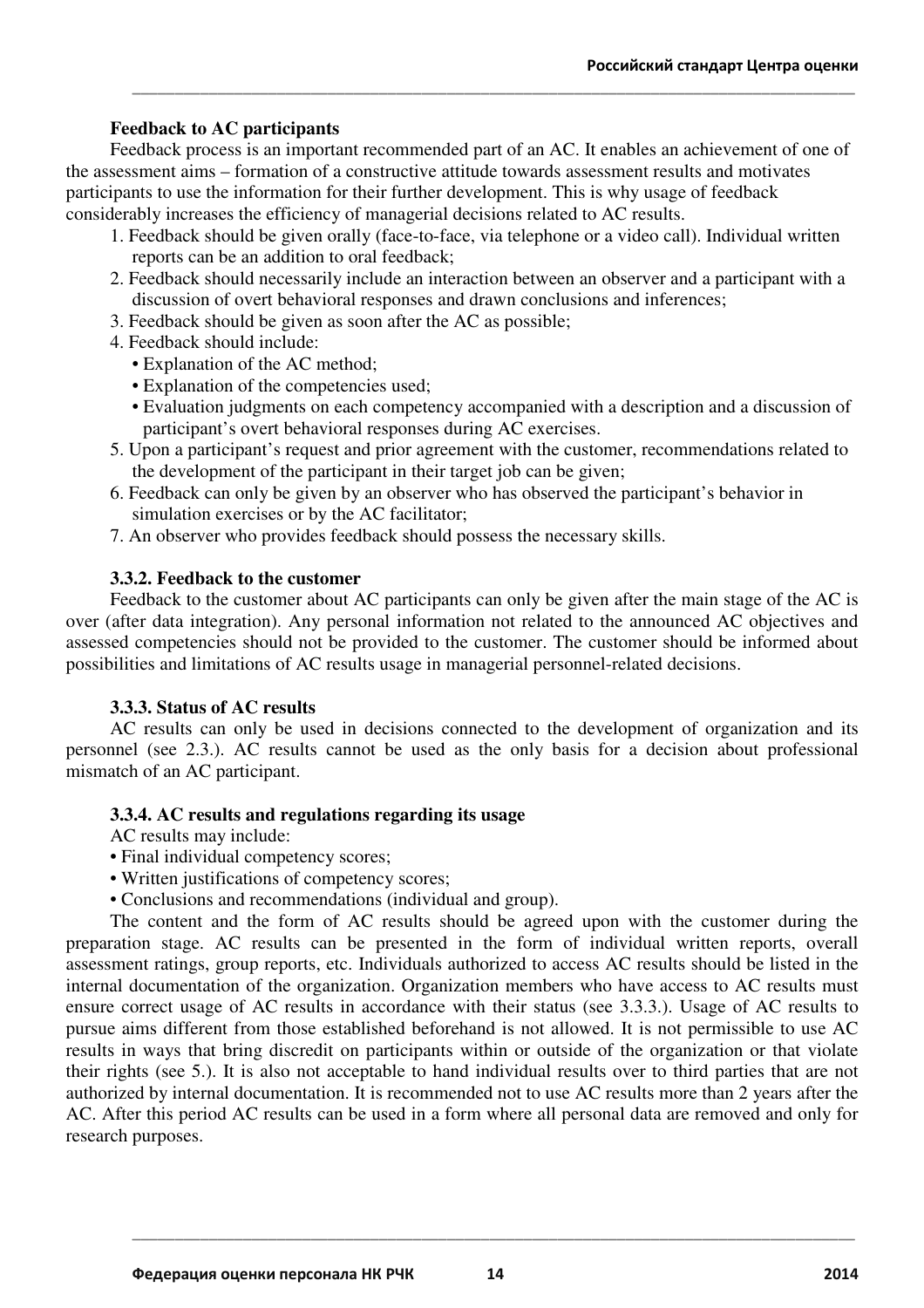## **4. Information technology in ACs**

\_\_\_\_\_\_\_\_\_\_\_\_\_\_\_\_\_\_\_\_\_\_\_\_\_\_\_\_\_\_\_\_\_\_\_\_\_\_\_\_\_\_\_\_\_\_\_\_\_\_\_\_\_\_\_\_\_\_\_\_\_\_\_\_\_\_\_\_\_\_\_\_\_\_\_\_\_\_\_\_\_\_\_\_\_

Technologies like computers, mobile devices and the Internet are acquiring growing importance both for contemporary organizations and for ACs as a method of modeling the activities within these organizations. Usage of such technologies increases AC's face validity and makes the work of AC professionals more efficient. If an AC delivery organization is geographically dispersed, the Internet can cut travelling expenses, enabling remote delivery of ACs.

IT in ACs can be used in automation purposes at each of the stages during an AC. Possible fields of IT application in ACs are:

- 1. Collection and structuring data in the course of job analysis (identification of competencies and development of job profiles);
- 2. Working out a timetable and an observation plan for an AC program;
- 3. Organization of AC delivery procedures:

AC events planning;

Control over the time of participants' work.

- 4. Delivering simulation exercises and other AC techniques via computers (e.g. e-tray, psychometric tests, online role-play exercises);
- 5. Automation of ORCE and data integration processes. Observers can use computers or mobile devices to record, classify and evaluate behavior. Facilitators can use IT to collect observers' post-exercise scores as well as during data integration;
- 6. Storing AC results and materials, including video recordings of participants' behavior;

7. Automation of report writing elements.

If exercises or other techniques are computer-assisted, it is necessary to make sure that:

- Target job analysis has shown that computers are used to address the key professional tasks;
- Technologies that are used do not give advantage to participants with better computer knowledge and experience (unless such behavioral indicators are included in the model of competencies);
- Technologies that are used do not contradict requirements for the organization of AC delivery (see  $3.2.1.$ ):
- Usage of IT does not compromise validity of the AC program compared to the "paper and pencil" version.

If a virtual AC is being delivered, where all the participants and observers are geographically dispersed and interact online, it is necessary to make sure that the following additional requirements are met:

- A significant part of the target job's key tasks can be simulated using this delivery format;
- Each participant is provided with the necessary and comparable conditions of working online (stable internet connection and audio / video stream, properly functioning computers, software installed and tested beforehand);
- Participants are not able to use help of third parties;
- Work environment makes it possible to ensure that the AC delivery process is confidential;
- Technologies being used provide sufficient flexibility of AC delivery, accounting for time zone difference and possible Internet disconnection.

# **5. Validity of ACs**

Validity of ACs refers to the relevance and suitability of using an AC program in certain circumstances. It is evident that in order for validity estimation to be reasonable all the requirements of this Standard should be met, but the requirements for the AC delivery and the preparation stage of the AC are particularly important.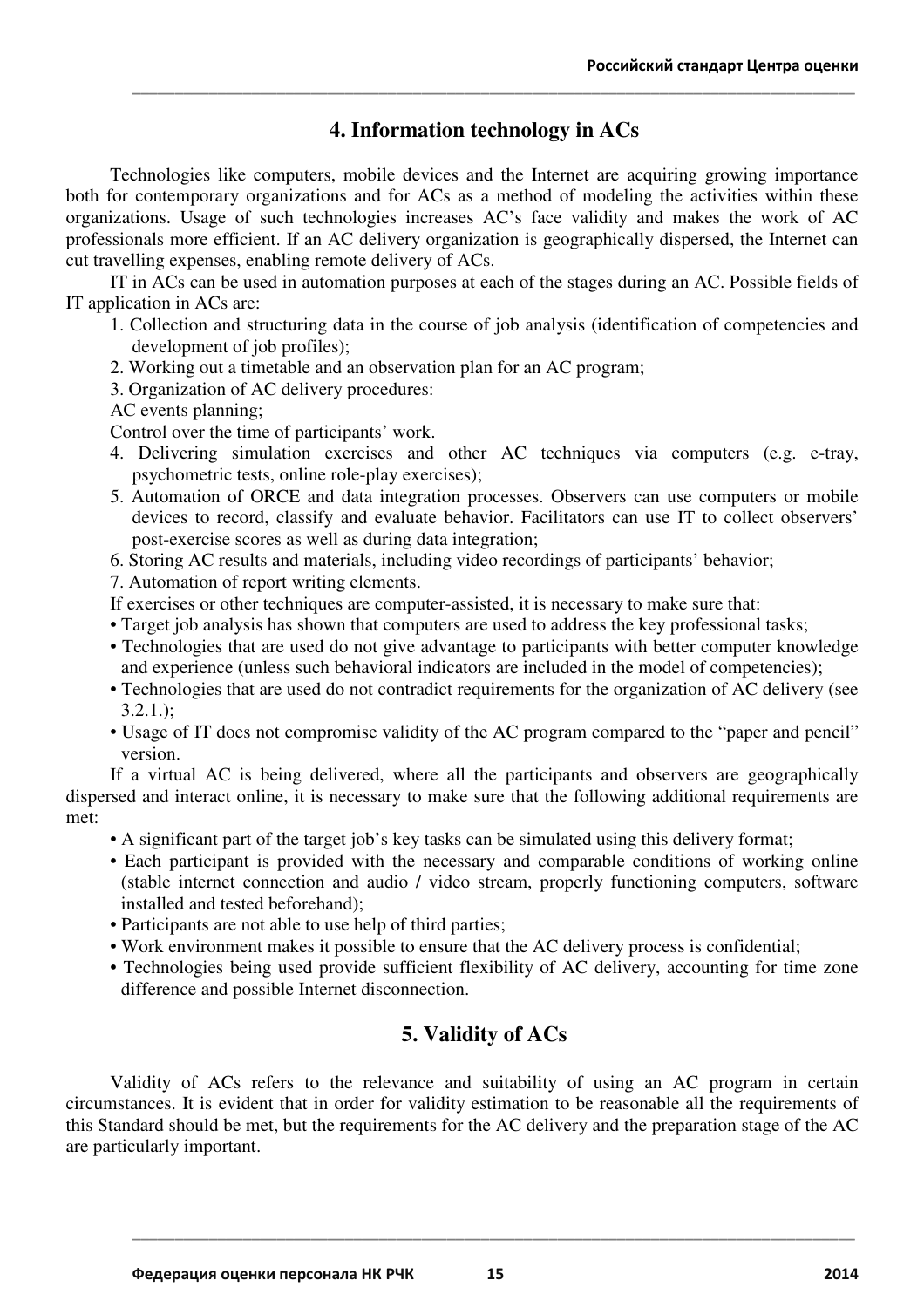There are three major types of AC validity:

1. Content-related validity is the extent to which AC simulation exercises, behavioral indicators and competencies correspond to the key set of the target job's tasks and actions. Evidence for this type of validity is a necessary minimal requirement for an AC program;

\_\_\_\_\_\_\_\_\_\_\_\_\_\_\_\_\_\_\_\_\_\_\_\_\_\_\_\_\_\_\_\_\_\_\_\_\_\_\_\_\_\_\_\_\_\_\_\_\_\_\_\_\_\_\_\_\_\_\_\_\_\_\_\_\_\_\_\_\_\_\_\_\_\_\_\_\_\_\_\_\_\_\_\_\_

- 2. Construct-related validity is the extent to which an AC is shown to estimate the selected scientifically grounded competencies. Construct-related validity enables to show that an observer's score will accurately reflect how well a participant's behavior will correspond with the competencies determined during job analysis. There are three types of construct-related validity in ACs:
	- The extent to which the assessed competencies correspond to scientifically grounded theoretical job frameworks;
	- Correlation between AC competency scores and scores obtained with other scientifically grounded techniques. This includes techniques that can be used to assess competencies;
	- Correspondence degree between the competencies and simulation exercises chosen to be employed in the AC. Evidence for this type of validity is a necessary minimal requirement for an AC program;
- 3. Criterion-related validity is the degree of statistical correspondence between results of a specific AC program and professional success indicators that are used as a reference point in the professional environment. These indicators should be established at the preparation stage of the AC. It is recommended to estimate criterion-related validity some time after the end of the AC. While estimating criterion-related validity it is acceptable to use indicators of professional success established within the organization: key performance indicators (KPI), HR committees' expert evaluations and other justified measures not dependent on the results of the AC. Demonstration of AC program's criterion-related validity is the most important type of evidence that this program can actually predict professional success in the target job.

The validity of the AC method has been demonstrated in numerous research studies. However, every AC program implemented under new conditions should be validated. Validation of an AC program should be carried out in the following situations:

| <b>Situation</b>                                                                                                                | <b>Content-related</b><br>validity | <b>Construct-ralated</b><br>validity |
|---------------------------------------------------------------------------------------------------------------------------------|------------------------------------|--------------------------------------|
| AC program is applied for the first time                                                                                        |                                    |                                      |
| An existing program is translated into another                                                                                  |                                    |                                      |
| The program is employed to achieve goals other than those for which it was<br>designed (e.g., development, succession planning) |                                    |                                      |
| The program is applied under different conditions (organizational, cultural, etc.)                                              |                                    |                                      |
| Essential modications were introduced to the program (changes in the set of<br>competencies, exercises' content, etc.)          |                                    |                                      |
| The program is applied to another target group                                                                                  |                                    |                                      |

## **Validity estimation procedures**

This standard describes minimum requirements for AC validity: estimation of content and construct-related validity. The full estimation of all types of validity requires complying with accepted professional validation standards and should be performed by trained professionals.

To establish content-related validity it is necessary that a group of SMEs gives a written confirmation that AC simulation exercises, behavioral indicators and competencies reflect the most essential tasks of the target job.

To establish construct-related validity two subsequent procedures examining AC program's quality are required: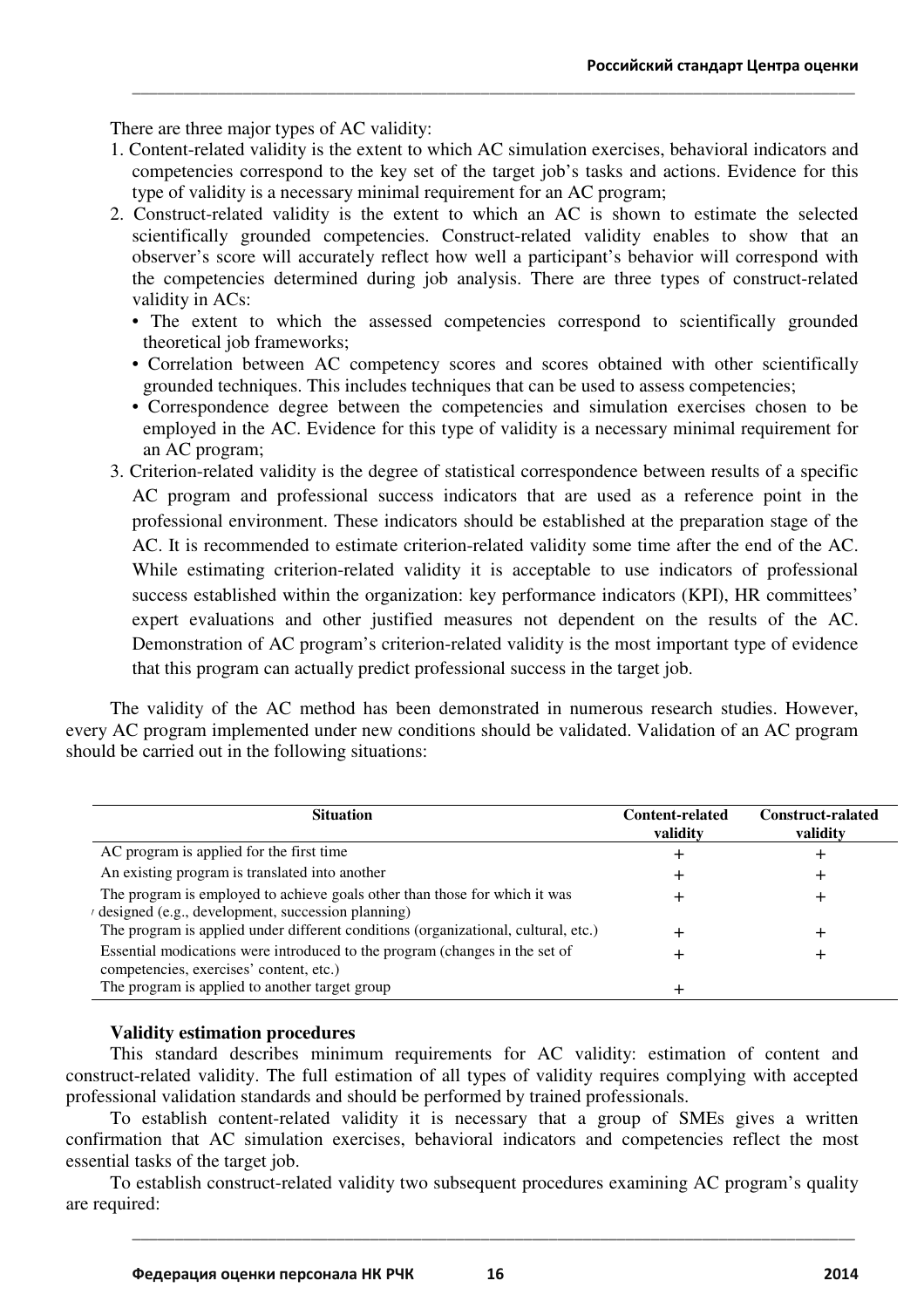1. A group of AC experts independently estimates how adequate specific techniques of an AC program can measure chosen competencies.

\_\_\_\_\_\_\_\_\_\_\_\_\_\_\_\_\_\_\_\_\_\_\_\_\_\_\_\_\_\_\_\_\_\_\_\_\_\_\_\_\_\_\_\_\_\_\_\_\_\_\_\_\_\_\_\_\_\_\_\_\_\_\_\_\_\_\_\_\_\_\_\_\_\_\_\_\_\_\_\_\_\_\_\_\_

2. A group of AC experts independently establishes the correspondence between competencies and behavioral indicators developed for each exercise in the AC program.

Experts' work should result in a document containing:

- 1. An agreed-upon Competencies by Techniques matrix
- 2. An agreed-upon matrix of correspondence between within-exercise behavioral indicators and competencies.

At the stage of AC program development it is also recommended to examine concordance of observers' scores. To do so a group of observers should independently assess participants' behavior in the course of AC exercises. Statistical methods should be used to examine concordance of scores for each competency in each exercise.

General validation principles and standards are published in Standard requirements for psychological measurement tools (Russian Psychological Society (RPS), 2012), Principles for the Validation and Use of Personnel Selection Procedures, Fourth Edition (Society for Industrial and Organizational Psychology Inc., 2003), Ethical code of Russian Psychological Society (RPS, 2012).

Customers (people making decisions on an AC implementation) and participants have the right to have access to AC validation information.

## **6. Participants rights and responsibilities**

## **6.1. Participants rights**

- Potential AC participants have the right to obtain information about the AC in advance (see 3.1.7.).
- Potential AC participants have the right to withdraw from participation prior to the start of the AC;
- All participants have the right to have equal conditions in the course of the AC;
- All participants have the right to know the decisions made in relation to them on the basis of the AC results;
- All participants have the right to appeal against their results;
- All participants have the right to receive feedback after the AC, if it is reflected in the internal documentation of the organization;
- If participant-related AC materials and results are to be used to address tasks other than those announced in advance, participants should be informed of this and their permission should be sought. In this sense, participants have the right to preserve confidentiality of information about them.

#### **6.2. Participants responsibilities**

- During an AC, participants must follow rules of conduct established by the facilitator during the briefing;
- The AC program and all the accompanying materials are an intellectual property. Participants do not have the right to copy, publish or pass these materials to third parties.

## **Glossary**

*AC behavior rating scales* – rules for drawing correspondence between overt behavioral responses and behavioral indicators. Ordinal scales are used in ACs for behavior assessment.

*AC program* – a document that sets standards for carrying out specific AC events. It includes:

- Description of competencies and their rating scales;
- Competencies by Techniques matrix;
- Description of assessment techniques including simulation exercises;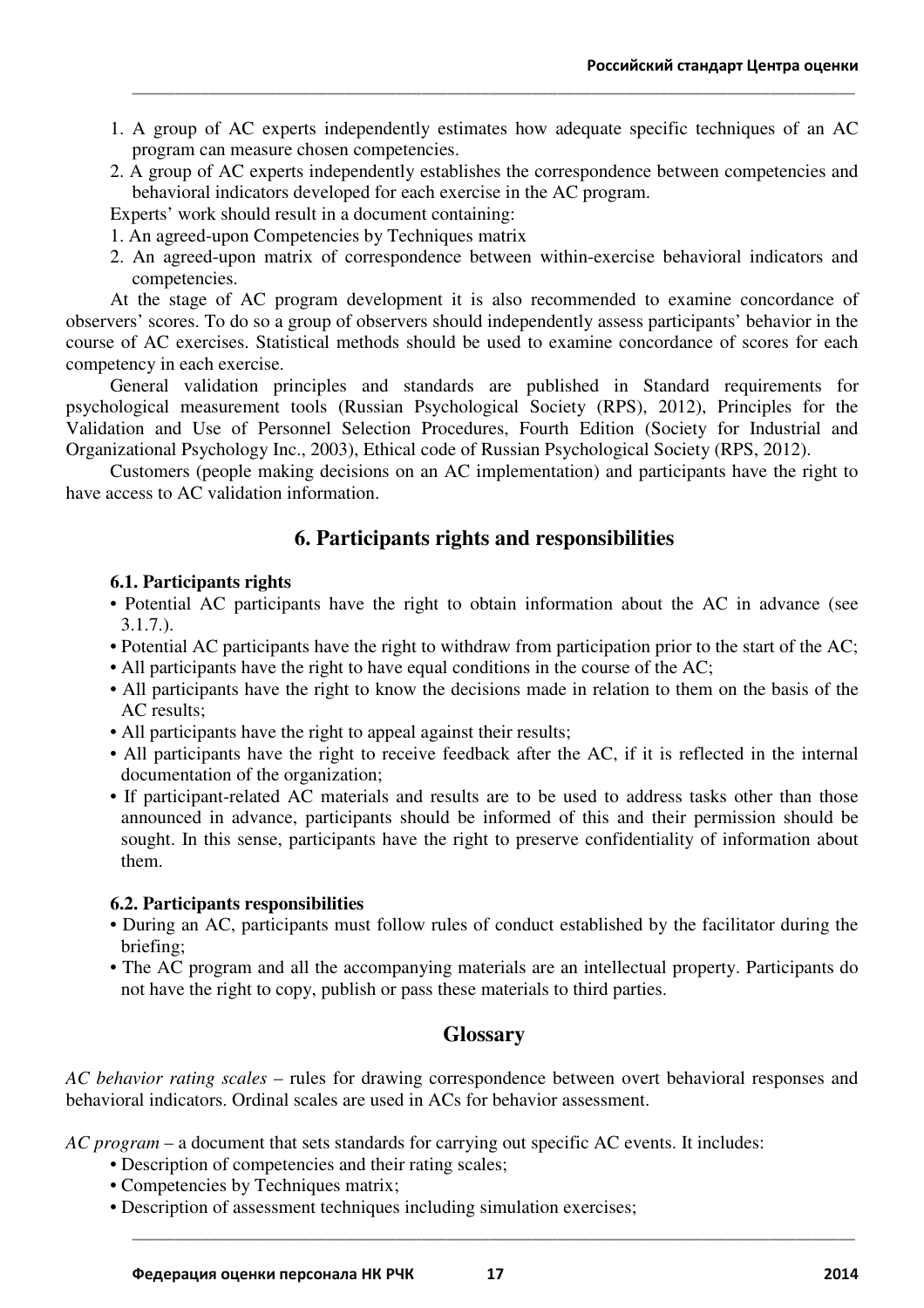## • AC working plan.

*Assessment Center (AC)* – a complex method of estimating potential success within a job (professional success) that includes a set of various techniques and is based on participants' behavioral assessment by a group of expert observers during simulation exercises (for greater detail see 2.2.).

\_\_\_\_\_\_\_\_\_\_\_\_\_\_\_\_\_\_\_\_\_\_\_\_\_\_\_\_\_\_\_\_\_\_\_\_\_\_\_\_\_\_\_\_\_\_\_\_\_\_\_\_\_\_\_\_\_\_\_\_\_\_\_\_\_\_\_\_\_\_\_\_\_\_\_\_\_\_\_\_\_\_\_\_\_

*Behavioral indicator* – typical (stable and regularly occurring) pattern of successful or unsuccessful behavior. A group of behavioral indicators comprises the content of a competency. Two types of behavioral indicators are differentiated in the Standard (see Figure 1):

1. Indicators identified in the course of job analysis;

2. Indicators developed for specific AC simulation exercises. They are developed on the basis of behavioral indicators of the first type and used in evaluation forms.

*Competency* (dimension and task) – a group of behavioral indicators associated with professional success. Grouping of behavioral indicators is done on their essential similarity/difference.

*Data integration* – the process of aggregation of individual expert scores.

## *Exercise* – see *Simulation exercise*

*Feedback* – presenting final assessment results to customers and participants with the aim of ensuring AC results acceptance.

*Job analysis* – collection of information about key tasks and behavioral indicators of the target job. Obtained information serves as the basis to determine the set of competencies needed to perform the job successfully. It is also used to select or develop assessment techniques.

#### *AC key roles and responsibilities*

- Administrator organizes the logistical aspects of AC procedures;
- Facilitator is responsible for AC delivery and organization of data integration procedures;
- Designer creates the AC program;
- Observer observers, records, classifies and evaluates AC participants' behavior;
- Developer creates AC simulation exercises;
- Role player acts as a participant's partner in interactive simulation exercises. Either specially trained actors or observers who have taken a special training course can be role players;
- Participant individual whose behavior is assessed during an AC.

*ORCE* – sequence of actions of an observer in the course of simulation exercises, the process of observation (O), recording (R), classifying (C), and evaluation (E) of behavior. ORCE is related to independent expert assessment.

*Overt behavior* – AC participant's verbal or nonverbal behavior accessible to observers' perception without distortion or information loss.

*Overt behavioral response* – a behavioral pattern of a professional task accomplishment accessible to direct observation and objective recording. Two types of overt behavioral responses are distinguished in the Standard (see Figure 1):

- 1. Occurring in real-life target job
- 2. Demonstrated during an AC.